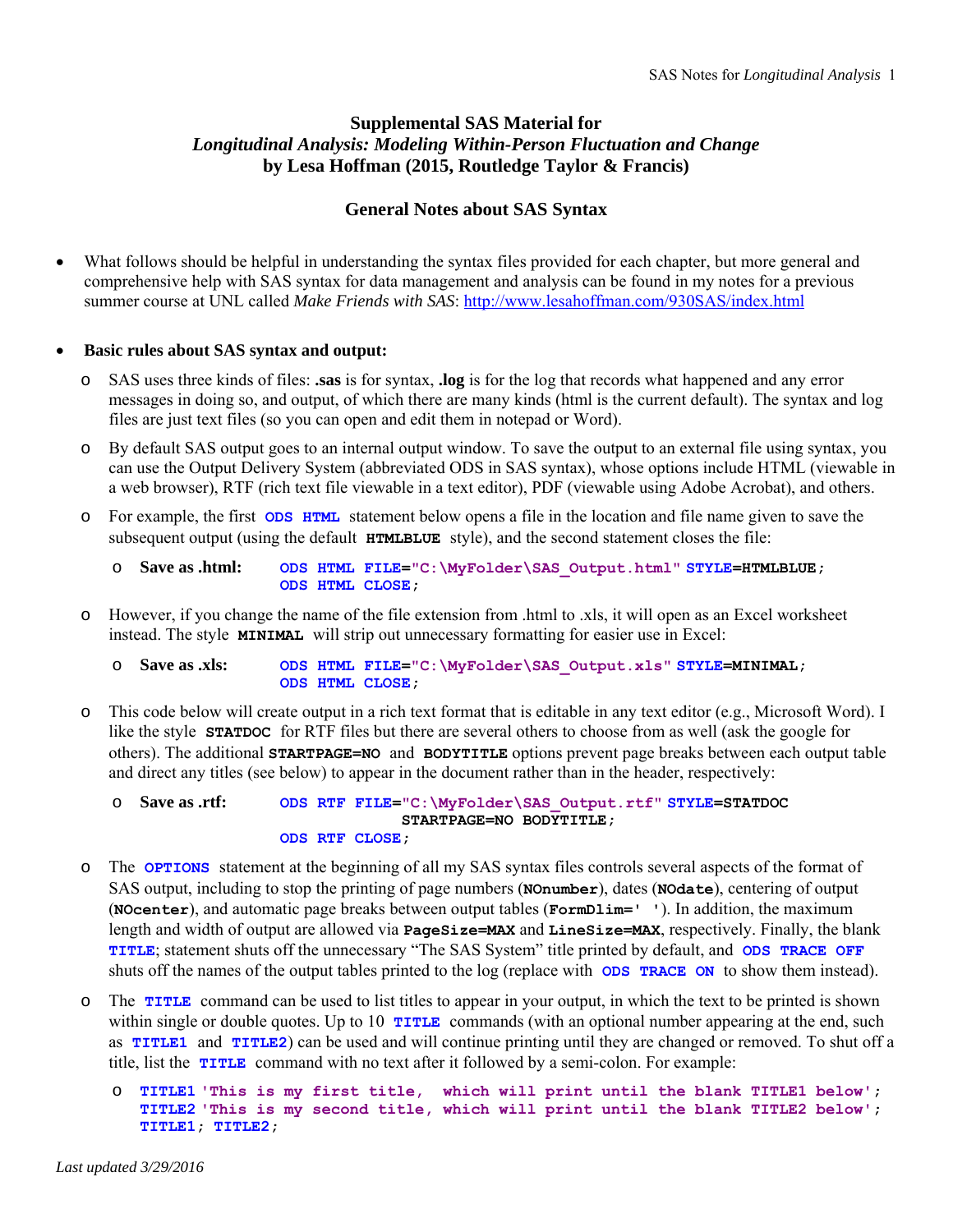- o In general, SAS syntax is not case-sensitive or space-sensitive, and it will continue reading syntax written to any line length. However, in my syntax, I write SAS keywords in CAPS and data-specific or model-specific syntax in lower-case to make it easier to understand and modify.
- o In SAS syntax, SAS keywords appear in **BLUE** or **BLUE**, and each command ends in a **semi-colon**. Titles, labels, and file paths appear in **PURPLE** and **are case-sensitive and space-sensitive**. Numbers, programming variable references (see below), and variable formats all appear in **TEAL**. If you see **RED**, that usually means something is wrong (e.g., **RED** text after a forgotten semi-colon); alternatively, new beta commands sometimes shown in **RED**.
- o Comments are indicated with **\*** at the beginning of each so that the text that follows will turn **GREEN.** Several lines can be commented out by starting the first line with **/\*** and ending the last line with **\*/**
- o You can select just parts of code to run by commenting out the irrelevant lines of syntax within **/\*** and **\*/**
- o You can abbreviate lists of variables using a single dash for contiguous names that *end* in ordered numbers (e.g., **var1-var10** will abbreviate var1, var2, var3…. var10, but **var1x-var10x** will not work). Alternatively, you can abbreviate lists of variables in contiguous positions using a double dash (e.g., **var1x--var10x** will refer to **var1x**, whatever variable is next in the file, next, next... **var10x**).

### **Getting data into SAS:**

o In my syntax, I use a short-cut programming technique so that any file locations only need to be indicated once in a syntax file. Specifically, the location from which files should come and go is indicated by a SAS programming variable I've named **filesave** whose value is defined using the keyword **%LET**, for example:

### o **%LET filesave=C:\Dropbox;**

- o Multiple such variables can be created for different locations. As with any SAS programming variable, this location abbreviation is then invoked by referring to it beginning with an ampersand  $(\&)$  and ending with a period.
- o For example, this **LIBNAME** statement defines a SAS data library also called **filesave** whose location is indicated by the path referred to by **filesave** defined above: **LIBNAME filesave "&filesave.";**
- o For example, this **ODS HTML** statement (in which ODS = Output Delivery System) opens an .html file in which to save all resulting output. The file is saved to the location indicated by **filesave** above with the name and extension given: ODS HTML FILE="&filesave. \SAS Output.html";
- o Once their libraries are defined, existing SAS datasets can be imported into SAS for further modification or use via a "data step" combination of **DATA**, **SET**, and **RUN** commands, each of which ends in a semi-colon. **DATA**  lists the new SAS data file being created, **SET** lists the SAS data file it is coming from, and the **RUN** command executes the command (otherwise nothing will happen). SAS data file names have two parts, separated by a period: the first indicates the library location, and the second indicates the file name (no extension needed).
- o For example below: the SAS data file called **myfile** currently in the location indicated by **filesave** will be copied into a new SAS data file to be called **mySAsfile** in the **work** library, a temporary directory. Then, any subsequent data modifications (e.g., adding or removing new variables, removing cases) can be done to the temporary copy in the work library, leaving the original data safely intact in the **filesave** location.

```
o DATA work.mySASfile; SET filesave.myfile; RUN;
```
o Data files stored in other formats (e.g., SPSS, STATA, Excel) can be read into SAS through **PROC IMPORT**. For example, each of the following imports a file called **myfile** from the location indicated by **filesave** and stores it as a SAS data file called **mySASfile** in the **work** temporary library. The **REPLACE** option allows the file to be re-created if there is already a SAS file in the work library by that name (so that you can re-create your data copy as needed in case something goes wrong later on):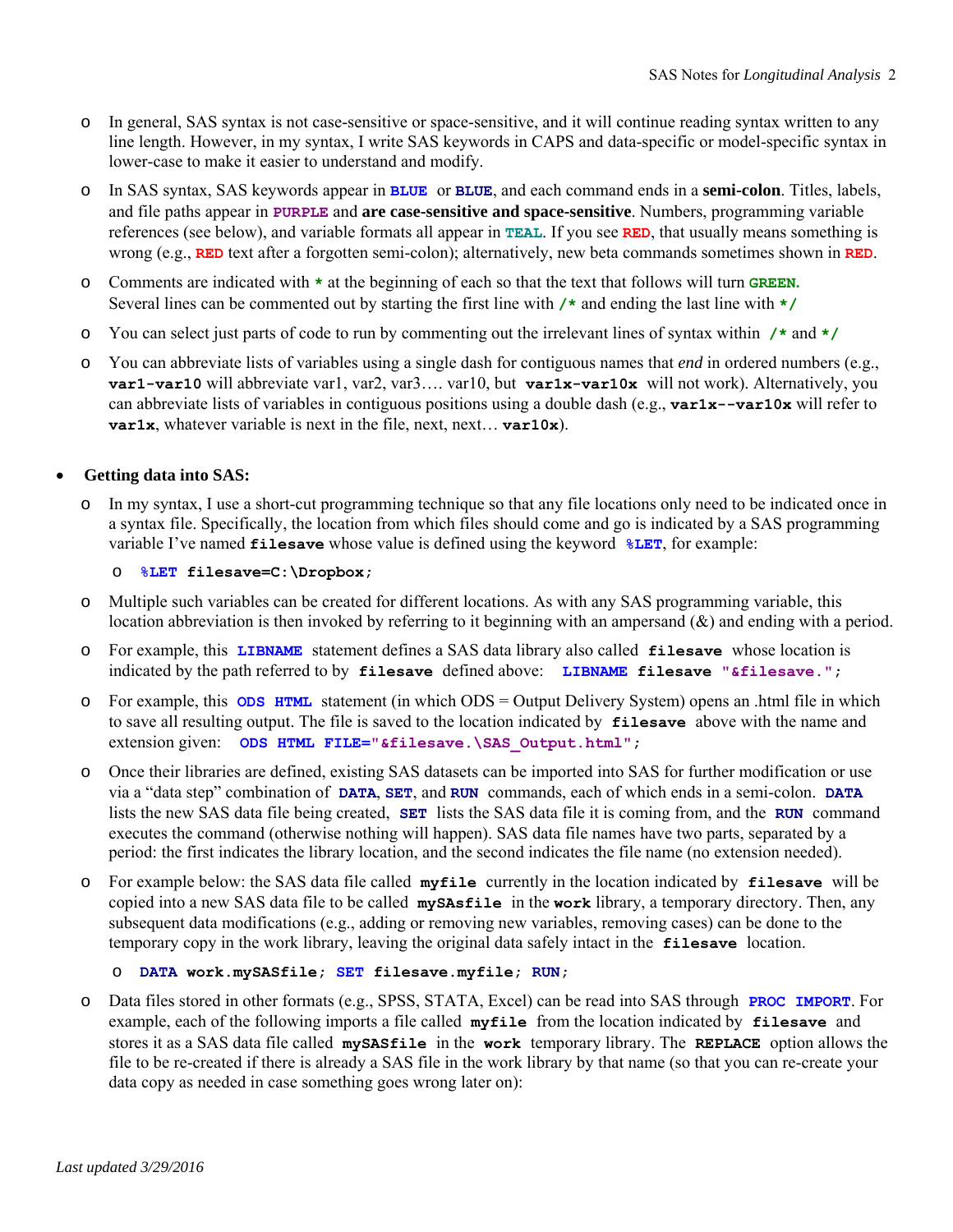- o **SPSS: PROC IMPORT DATAFILE="&filesave.\myfile.sav" OUT=work.mySASfile DBMS=SAV REPLACE; RUN;**
- o **STATA: PROC IMPORT DATAFILE="&filesave.\myfile.dta" OUT=work.mySASfile DBMS=DTA REPLACE; RUN;**
- o **Excel with .xls extension** from sheet **mysheet** in which the first row has the variable names: **PROC IMPORT DATAFILE="&filesave.\myfile.xls" OUT=work.mySASfile DBMS=EXCEL REPLACE; SHEET="mysheet"; GETNAMES=YES; RUN;**
- o **Excel with .xlsx extension** from sheet **mysheet** in which the first row does NOT have the variable names: **PROC IMPORT DATAFILE="&filesave.\myfile.xlsx" OUT=work.mySASfile DBMS=XLSX REPLACE; SHEET="mysheet"; GETNAMES=NO; RUN;**
- o Data files can only be modified if they are in a SAS format; data files in other formats will not be modified.
- o When importing data from other programs, if missing data has been indicated by a recognized missing data value code within that program, it will appear as a dot (period) in SAS data files for numeric variables or as a blank for string (text) variables.
- o To enter data into a brand-new data file (such as for creating "fake people"), **DATA** indicates the location and name of the new file, **INPUT** lists the variables it should contain (in order), and **DATALINES** indicates that raw data values are coming next (with spaces or tabs separating the values into columns matching those on **INPUT**). Entered data will be shaded in yellow, terminated by a semi-colon, and then **RUN** makes it go. Below, we create a new data file in the work library called **fakepeople** with two rows of data for two fake people (IDvar = −99) and give them values of 0 or 1 for the **sexMW** variable and values of 80 or 90 for the **age** variable:

```
o DATA work.fakepeople; INPUT IDvar sexMW age; DATALINES;
   -99 0 80 
   -99 1 90 
   ; RUN;
```
o To merge two SAS data files by one or more ID variables (such as **IDvar** here), each should be sorted by those ID variables first. For example below, **DATA** creates a new file in the work library called **myfilemerged** from existing **myfile** and **fakepeople** data files from the work library as listed on the **MERGE** statement, as used instead of **SET**). The option **BY** indicates that rows and columns should be matched based on **IDvar**:

```
o PROC SORT DATA=work.myfile; BY IDvar; RUN;
PROC SORT DATA=work.fakepeople; BY IDvar; RUN;
DATA work.myfilemerged; MERGE work.myfile work.fakepeople; BY IDvar; RUN;
```
o Note that the **MERGE** statement will work to combine multiple data files that have the same variables but different cases, the same cases but different variables, or both different cases and different variables. In the latter case, however, if the data files to be merged have a different structure, then the order in which the data files are listed is critical. For instance, to merge multivariate data into stacked data (i.e., merging data with one row per person into data with more than one row per person), the stacked data file should be listed first on **MERGE**.

#### **Making new variables, labeling new variables, and using value labels in SAS syntax:**

- o SAS variable names can be up to 32 characters. SAS variable labels (as created by the **LABEL** command within a data step, as demonstrated below) can provide even more description (up to 256 characters).
- o In addition, SAS value labels can be created using **PROC FORMAT** to assign descriptive labels to specific values of a variable. Then, using a subsequent **FORMAT** statement, these value labels can be applied just in a data file, just in an analysis, or both. For example below, **PROC FORMAT** is used to create two value labels: **Fgender** in which  $0 =$  women and  $1 =$  men, and **Fdementia** in which  $1 =$  none,  $2 =$  future, and  $3 =$  current. However, I also include the original value first in the label because SAS re-orders them alphabetically otherwise (which would change the reference group for any variables treated as categorical on a **CLASS** statement, see below):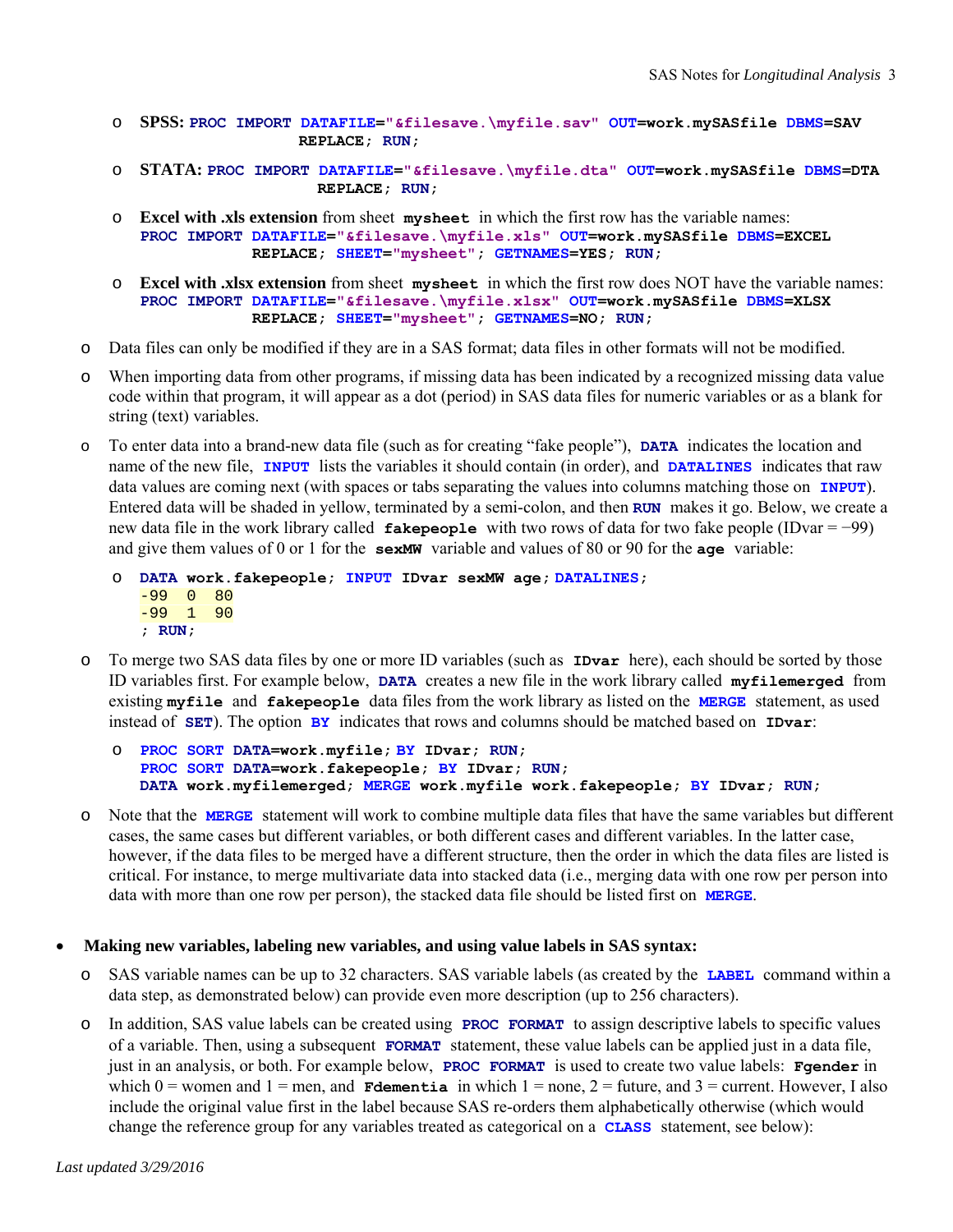```
o PROC FORMAT; 
   VALUE Fgender 0 = 0 Women 1 = 1men \prime;
   VALUE Fdementia 1 = "1none" 2 = "2future" 3 = "3current"; 
   RUN;
```
- o Data modifications (e.g., creating new variables, removing variables) can only happen inside a "data step" (the combination of **DATA/SET/RUN** commands) so that SAS knows which data file should be modified. As before, **DATA** lists the new data file to be created, **SET** lists the data file to start from, and **RUN** executes the command.
- o Here is an example of how to create a new variable through mathematical operations on existing variables. Below we create a new variable called **age80** (and accompanying variable label) in which 0 values represent age 80 from the old variable called **age**. The **DATA/SET/RUN** commands save a copy of the modified data in the same work library using the same data file name (essentially saving the data file as itself):

```
o DATA work.myfilemerged; SET work.myfilemerged; 
   age = age – 80; LABEL age80 = "age80: Age in Years (0=80)"; RUN;
```
o In contrast, these **DATA/SET/RUN** commands save a copy of the modified data in the same work library using the a different data file name **myfilemergednew** ("save as" a new data file instead):

```
o DATA work.myfilemergednew; SET work.myfilemerged; 
   age = age – 80; LABEL age80 = "age80: Age in Years (0=80)"; RUN;
```
- o Another way of creating new variables is through conditional logic: a combination of **IF**, **THEN**, and **ELSE IF**. **IF** lists the first condition; if that condition is not met, **ELSE IF** lists the others. For example, here an existing variable called  $\epsilon$ **sexMW** in which men = 0 and women = 1 is to be recoded into a new variable within the same data file called  $s \in x$ WM in which men = 1 and women = 0. The **FORMAT** statement tells SAS to use the value label **Fgender.** as defined in **PROC FORMAT** for the new variable in the data file (and in any analysis as well):
	- o **DATA work.myfilemerged; SET work.myfilemerged; IF sexMW=0 THEN sexWM=1; ELSE IF sexMW=1 THEN sexWM=0;** LABEL sexWM = "sexMW: Sex (0=Women, 1=Men)"; **FORMAT sexWM Fgender.; RUN;**
- o If multiple new variables are to be created based on a condition being true, then commands **DO** and **END** are needed to segment the steps to be followed. For example, if an existing variable called  $\Delta$ **emgroup** = 1, then four new variables are to be created within the same data file as given next (starting with **DO** and ending with **END**). Otherwise (**ELSE IF**) demgroup  $= 2$ , the new variables take on different values, otherwise (**ELSE IF**)... and so on. The **FORMAT** statement tells SAS to use the value label **Fdemgroup.** as defined in **PROC FORMAT** for the original **demgroup** variable, as well as variable labels for the new variables via the **LABEL** command:

```
o DATA work.myfilemerged; SET work.myfilemerged; 
         IF demgroup=1 THEN DO; demNF=0; demNC=0; demFN=1; demFC=0; END;
   ELSE IF demgroup=2 THEN DO; demNF=1; demNC=0; demFN=0; demFC=0; END; 
   ELSE IF demgroup=3 THEN DO; demNF=0; demNC=1; demFN=0; demFC=1; END; 
   FORMAT demgroup Fdemgroup.;
   LABEL demNF = "demNF: Dementia Contrast for None=0 vs Future=1"
          demNC = "demNC: Dementia Contrast for None=0 vs Current=1"
          demFN = "demFN: Dementia Contrast for Future=0 vs None=1"
          demFC = "demFC: Dementia Contrast for Future=0 vs Current=1";
   RUN;
```
o The **KEEP** and **DROP** commands (mutually exclusive) can be used to keep or remove (respectively) only certain variables in a data file. All variables are kept by default otherwise. For example below, these **DATA/SET/RUN**  commands save a copy of the modified data in the same work library using the same data file name (essentially saving the data file as itself). In the first version, **DROP** removes a series of contiguous unwanted variables (**oldvar**); in the second version the same is accomplished by listing the variables to remain on **KEEP** instead: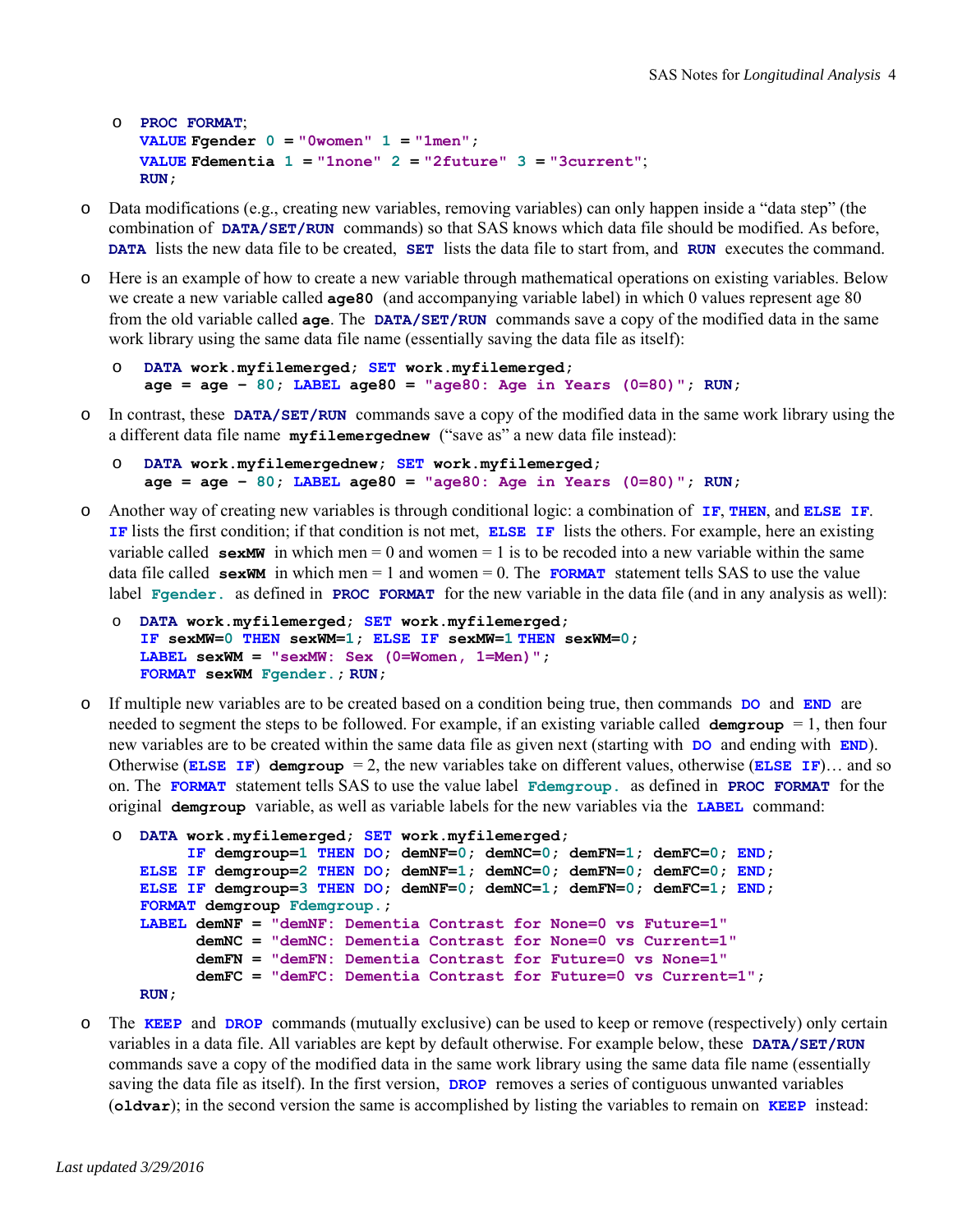```
o DATA work.myfilemerged; SET work.myfilemerged; DROP oldvar1-oldvar10; RUN; 
   DATA work.myfilemerged; SET work.myfilemerged; KEEP IDvar newvar1-newvar10; RUN;
```
o Certain cases (rows) can be kept or removed based on the same conditional logic. For example below, the **WHERE**  statement indicates that only cases in which  $\text{demgroup} = 1$  are to be transferred from the old data file **myfilemerged** to a new data file called **demgroup1only** (both in the **work** library):

o **DATA work.demgroup1; SET work.myfilemerged; WHERE demgroup=1; RUN;**

- o The example below has the same result, but from the opposite direction: each **IF** statement indicates that cases in which **demgroup** = 2 or 3 are NOT to be transferred from the old data file **myfilemerged** to a new data file called **demgroup1only** (both in the **work** library). The first version writes this explicitly, whereas the second version uses the **IN** function to do the same thing (which allows many values to be selected upon at once):
	- o **DATA work.demgroup1; SET work.myfilemerged; IF demgroup=2 OR demgroup=3 THEN DELETE; RUN;**

```
o DATA work.demgroup1; SET work.myfilemerged; 
   IF demgroup IN(2,3) THEN DELETE; RUN;
```
- o Here is how to select cases to be kept based on whether they have complete data for a series of variables. The **NMISS** function counts the number of missing values across the numeric variables listed in its parentheses. Here, we tell SAS that if the number missing is  $> 0$ , the case should be removed from the new data file completers:
	- o **DATA work.completers; SET work.myfilemerged; IF NMISS(pred1, dv1, pred2, dv2)>0 THEN DELETE; RUN;**

#### **Summarizing data into new variables:**

- o Summarizing data into new variables proceeds differently depending on whether one is summarizing across columns or across rows. Here are some examples of each type that are used in the chapter examples.
- o One can summarize across columns into new variables using many built-in functions. More generally in each statement, the new variable appears on the left of the equals, the function appears on the right, and what variables the function is to use appear in parentheses (along with the keyword **OF** to prevent SAS to misinterpreting any single-dash abbreviations as a minus sign). Sometimes commas are needed to separate variables (but not always).

```
o Here are some examples: 
         DATA work.myfilemerged; SET work.myfilemerged; 
         meanvar = MEAN(OF var1-var10); * Save the mean of variables as a new variable;
         maxvar = MAX(OF var1-var10); * Save the maximum of variables as a new variable;
         RUN;
```
- o Summarizing across rows can be done in a variety of ways, but I have used a special case of **PROC MEANS** in my examples using *stacked* data (in which there is one row per occasion per person) to do so. The general procedure is to save the mean across occasions for the desired variables for each person to a new data file in which each person has only one row. The new person mean data file is then merged back into the original stacked data file.
- o In the example below, **PROC SORT** first sorts the **work.stacked** data file by the variable to be the unit of summary across rows (**IDvar**). **PROC MEANS** then calculates summary information (by default, the N, mean, SD, minimum, and maximum) per unique value of **IDvar** for the variables on the **VAR** statement (**pred1 pred2**). Rather than printing these per-person summaries to the output (suppressed by the **NOPRINT** option), the **OUTPUT OUT=** indicates they are to be saved a new data file called **work.IDvarMeans**. However, to limit the saved information to only the person means as desired, the **MEAN** function indicates that the mean per unique **IDvar** for the existing variables (**pred1 pred2**) should be saved to new variables (**meanpred1 meanpred2**). The new data file of means per unique IDvar called **work.IDvarMeans** is then merged back into the **work.stacked**  data file, matching on **IDvar**, and the **DROP** removes some unwanted variables created during **PROC MEANS**  from the **work.stacked** data file: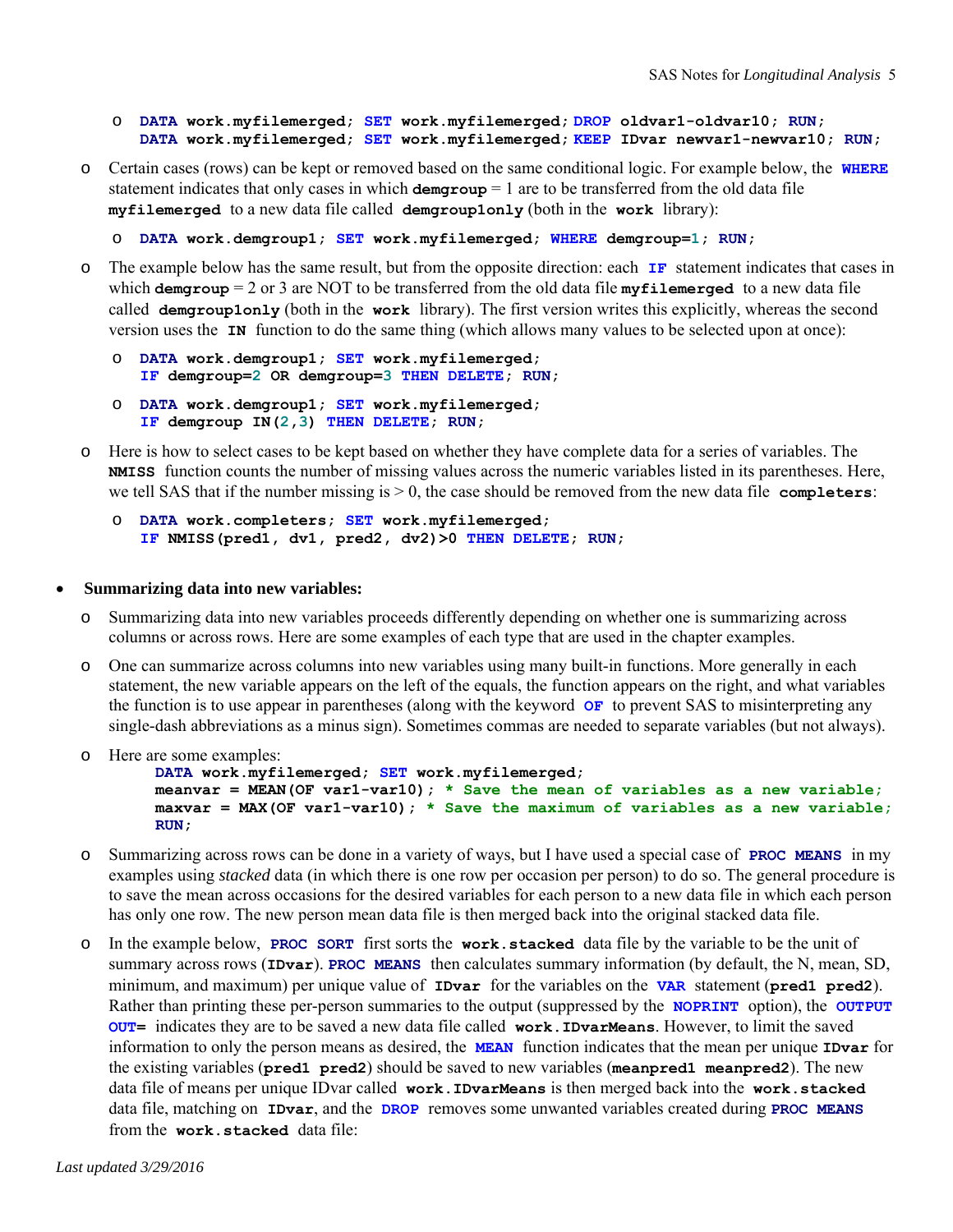```
o PROC SORT DATA=work.stacked; BY IDvar; RUN;
   PROC MEANS NOPRINT DATA=work.stacked; BY IDvar; 
   VAR pred1 pred2;
   OUTPUT OUT=work.IDvarMeans MEAN(pred1 pred2)= meanpred1 meanpred2; 
   RUN; 
   DATA work.stacked; MERGE work.stacked work.IDvarMeans; BY IDvar;
   DROP _TYPE_ _FREQ_; RUN;
```
- **Describing data:** 
	- o **PROC MEANS** is more commonly used to get summary statistics for continuous (quantitative) variables. By default, this includes N, mean, SD, minimum, and maximum (other statistics can be added or removed by listing them on the **PROC MEANS** statement). Relative to the previous example, without the **OUTPUT OUT=** statement, no new data files are created; without the **BY** statement, the entire data file will be summarized.
	- o For example below, **DATA** tells SAS which data file to use, **VAR** lists the variables to be summarized, and **RUN**  executes the command:

```
o PROC MEANS DATA=work.myfilemerged; VAR age grip cognition; RUN;
```
o Summaries can be provided for the entire sample or for subsets of the sample. As an example of the latter below, **CLASS** lists the variables for which summaries should be provided for each unique value. One the **WAYS**  statement, **0** requests an overall summary, and **1** requests a summary per level of the **CLASS** variables:

```
o PROC MEANS DATA=work.myfilemerged; 
   CLASS demgroup; 
   WAYS 0 1;
   VAR age grip cognition; RUN;
```
o **PROC FREQ** can be used to get frequencies and cross-tabulations for categorical (grouping) variables. A variable listed alone will be summarized marginally, and sets of variables linked by an asterisk will be summarized jointly. By default, this includes frequencies and percentages per cell, per row, and per column (others can be added or removed by listing them as options after the **/** on the **TABLE** statement). For example below, **DATA** tells SAS which data file to use, **TABLE** lists the variables to be cross-tabulated, and **RUN** executes the command:

```
o PROC FREQ DATA=work.myfilemerged; TABLE sexMW*demgroup; RUN;
```
o **PROC CORR** can be used to get descriptive statistics and correlations for continuous (quantitative) variables. Pearson correlations are printed by default; other versions (e.g., Spearman, Pearson covariance) are available by listing them on the **PROC CORR** statement. For example below, **DATA** tells SAS which data file to use, **VAR**  lists the variables to be correlated, and **RUN** executes the command:

```
o PROC CORR DATA=work.myfilemerged; VAR age grip cognition; RUN;
```
#### **Restructuring data:**

SAS does not have an automatic way to restructure data from wide (multivariate) to long (stacked), but code to do so is provided in several examples (e.g., chapters 7b and 9). In the example below, **DATA** creates a new long (stacked) data file, **SET** indicates the previous wide (multivariate) file, and then each line of code creates new variables per occasion, such that all variables for the same occasion should be included prior to the **OUTPUT** statement, which writes a new line of data. New variables can be created from constant values (e.g., occasion below) or from existing variables (e.g., age). The previous multivariate variables will still be included by default.

```
o DATA work.stackeddata; SET work.multivariatedata; 
   occasion=12; age=age12; DV=DV12; IV=IV12; OUTPUT; 
   occasion=13; age=age13; DV=DV13; IV=IV13; OUTPUT; 
   occasion=14; age=age14; DV=DV14; IV=IV14; OUTPUT; RUN;
```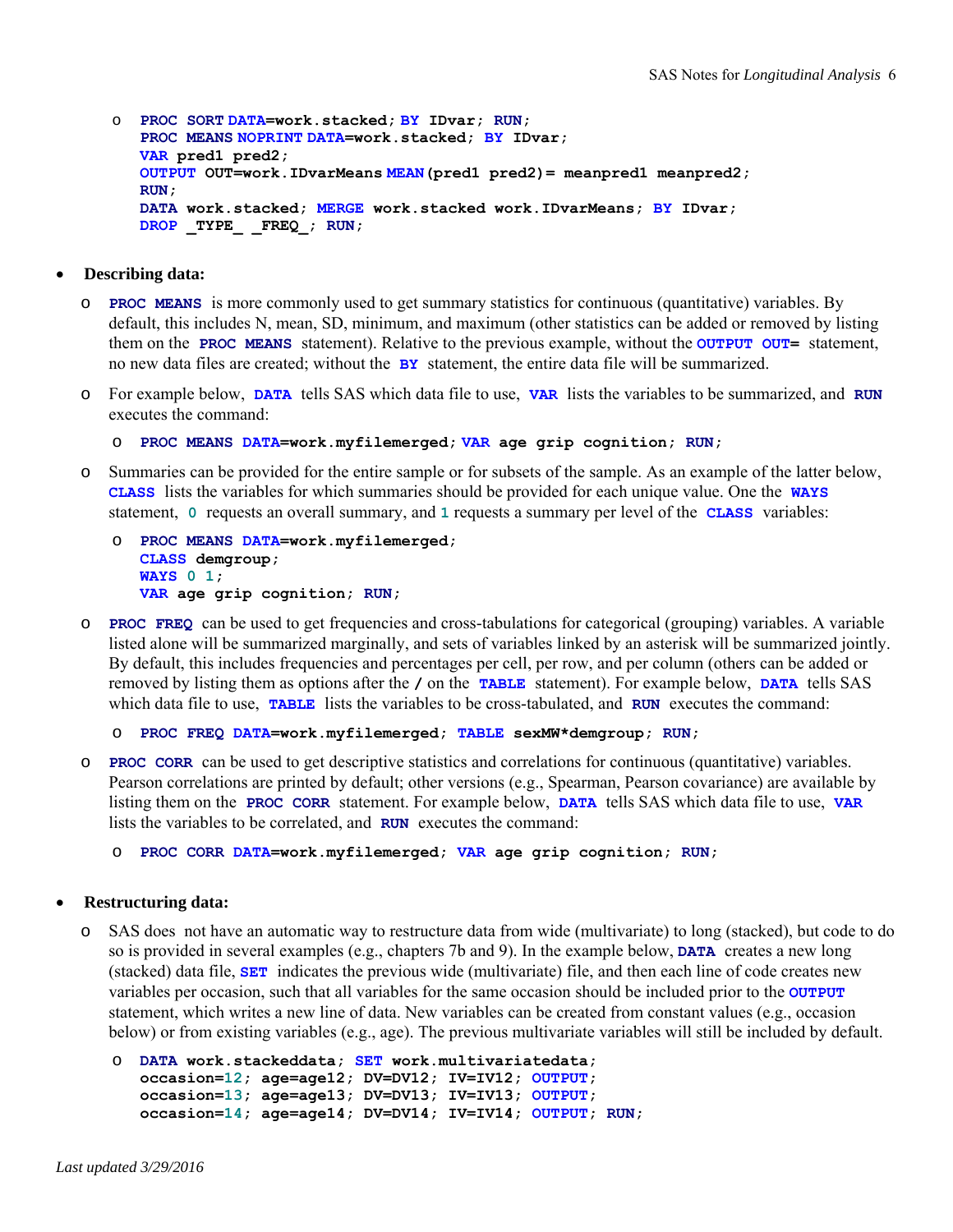# **Understanding the SAS PROC MIXED commands used for Longitudinal and Multilevel Modeling (mostly in order of appearance in my example models)**

### **PROC MIXED statement options used in my example code (note that most options turn blue, but some do not):**

- o **DATA=** Data file to use (default is last data file referred to in your syntax)
- o **COVTEST** Print SEs and *p*-values for significance test of variance estimates (not printed by default)
- o **NOCLPRINT** Do not print class variable values (otherwise are printed by default)
- o **NAMELEN=** # characters printed in fixed effects tables (default=20, I use 100 in my examples)
- o **METHOD=** select REML or ML estimator (default is REML)
- o **IC** Print other information criteria and model degrees of freedom (not printed by default)
	- o Note that the model degrees of freedom printed in the **IC** table when using ML will refer to ALL model parameters (fixed effects in the model for the means plus all variances, covariances, and other variance model parameters), but will exclude the fixed effects when using REML. Although this may seem arbitrary, it makes sense if you remember that models that differ in fixed effects cannot have their fit compared using −2LL, AIC, or BIC when using REML (and thus the number of fixed effects is irrelevant for those statistics).
- o For example (all options should be listed before the semi-colon terminating the **PROC MIXED** statement): **PROC MIXED DATA=work.datafile COVTEST NOCLPRINT NAMELEN=100 IC METHOD=REML;**

### **Other PROC MIXED statement options that can be useful:**

- o **NOITPRINT** Do not print iteration history (otherwise is printed by default)
- o **NOINFO** Do not print the model information table (otherwise is printed by default)
- o **MAXITER=** specify # iterations (default = 50)
- o **EMPIRICAL** adjust SEs for non-normality of residuals (i.e., the "sandwich" estimator)
- o Using the **EMPIRICAL** option is analogous to **ESTIMATOR = MLR** for robust maximum likelihood in Mplus with respect to the standard errors for the fixed effects. But unlike Mplus, SAS does not provide the necessary scaling factors with which to compute properly rescaled likelihood ratio tests.

### **CLASS statement:**

- o The **CLASS** statement is used to list model predictors to be treated as *categorical*, which here means that SAS will automatically create all necessary pairwise contrasts by which to estimate all possible mean differences across groups (unique values) of these variables. By default, SAS uses the highest number or last string alphabetically as the reference group and creates contrasts for each other possible value relative to that reference group. Although it is possible to change this default by using a data sorting option, it will likely be more efficient to re-code your predictor variable so that your desired reference group is indeed the highest numeric or last alphabetic value. Note that *alphabetic* also refers to the use of any value labels through a **FORMAT** statement (which is why I repeated the number for the value label in my **PROC FORMAT** examples earlier, to keep the groups in the same original order).
- o As discussed in the chapter 2 appendix, predictor variables listed on the **CLASS** statement are marginalized over any interacting variables when estimating the interacting variables' main effects for the Type 3 Tests of Fixed Effects. For example, consider an interaction of **demgroup\*agegroup**, in which **demgroup** is listed on the **CLASS** statement but **agegroup** is NOT on the **CLASS** statement and is thus being treated as a continuous predictor. In the Type 3 Tests of Fixed Effects, the main effect of **agegroup** will refer specifically to its slope *averaged across all levels of demgroup* (i.e., not just for the reference **demgroup**), but the main effect of **demgroup** will refer to the omnibus group mean difference just for the specific reference **agegroup** = 0. In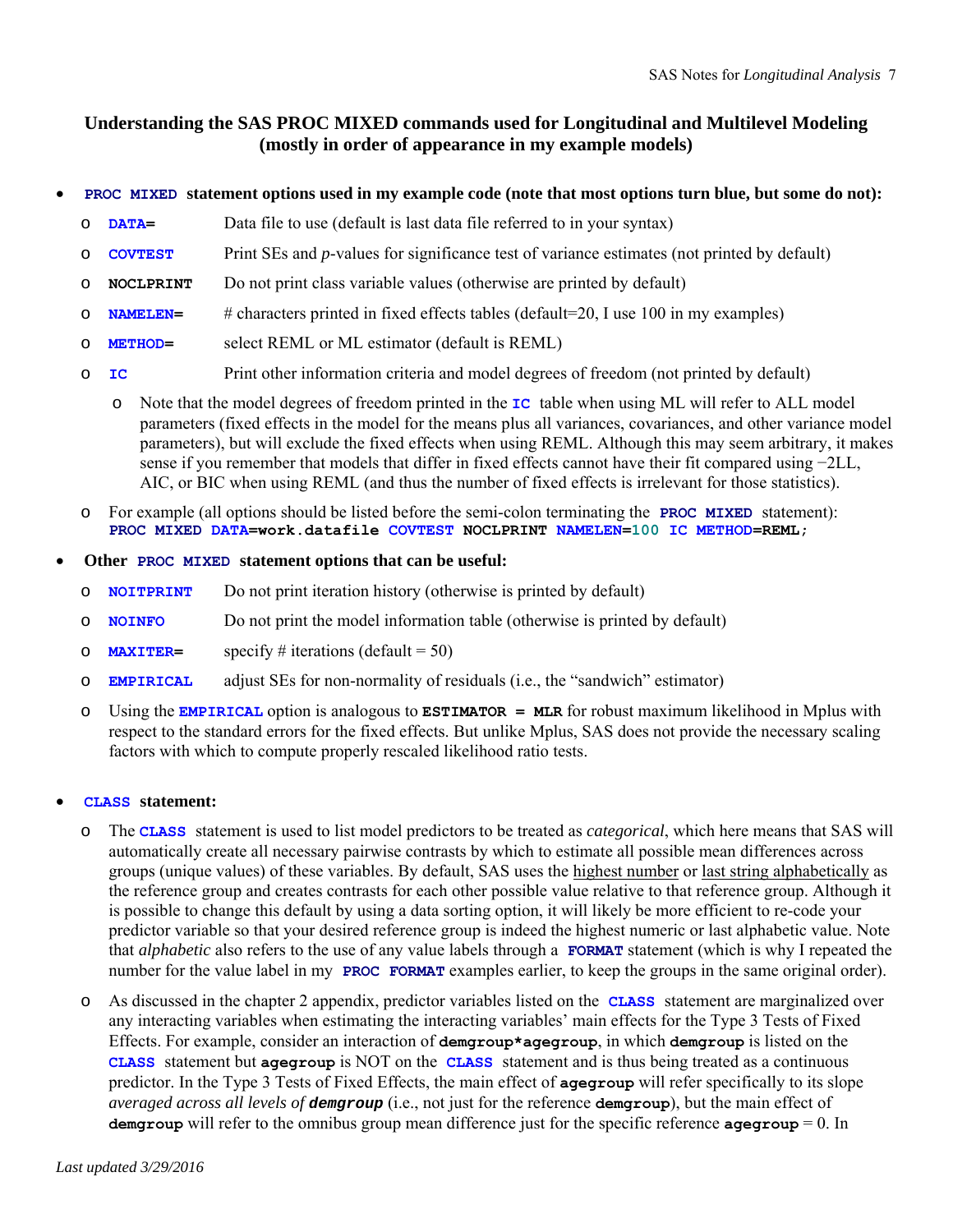contrast, if **agegroup** was also listed on the **CLASS** statement and was thus also treated as a categorical predictor, then the main effect of **demgroup** will refer to the omnibus group mean difference *averaged across all levels of agegroup* (i.e., not just for the reference  $\alpha$  **agegroup** = 0). However, in the Solution for Fixed Effects, all main effects for predictors that are part of an interaction are their simple effects at the reference group/value of their interacting predictors, regardless of whether the predictors are on the **CLASS** statement or not. Thus, the tests of main effects provided in the Solution for Fixed Effects and in the Type 3 Tests of Fixed Effects may not agree when interaction terms are included in the model because they can refer to different main effects (simple or marginal) depending on which predictors are on the **CLASS** statement.

- o Only predictor variables that are listed on the **CLASS** statement can have their model-predicted means per group requested via **LSMEANS** statements (see below).
- o When used in **ESTIMATE** or **CONTRAST** statements, predictor variables listed on the **CLASS** statement must have a value listed for each possible level of their variable (i.e., each distinct group; see examples below).
- o No options should be necessary for most uses of the **CLASS** statement. All variables should be listed individually before the semi-colon that terminates the **CLASS** statement. For example: **CLASS demgroup age;**

### **MODEL statement:**

- o The **MODEL** statement is used to list the outcome variable to be predicted (immediately following **MODEL**), and then after an equal sign, all fixed effects of model predictors. The fixed intercept is included in the model by default to create at least an empty means model, and should not be listed with the other predictors (but including the **INT** option after the **/** explicitly lists the fixed intercept; see the **NOINT** option below).
- o Any predictors also listed on the **CLASS** statement will be treated as *categorical*, such that all possible contrasts between a reference group and each other group will be estimated, whereas any predictors not listed on the **CLASS**  statement will be treated as *continuous*, such that their slopes will be estimated instead. This distinction (*categorical* means on the **CLASS** statement, *continuous* means not on the **CLASS** statement) is also maintained when predictors are listed on the **CONTRAST**, **LSMEANS**, and **ESTIMATE** statements described below.
- o Listing predictor variables individually requests their main effects only. Interaction effects can also be requested by listing the variables to be part of an interaction, each joined by an asterisk. For example:
- o To predict the outcome **cognition** from main effects of **age85** and **grip9**:  **MODEL cognition = age85 grip9 / ;**
- o To predict the outcome **cognition** from main effects of **age85**, **grip9**, and their two-way interaction:  **MODEL cognition = age85 grip9 age85\*grip9 / ;**
- o To predict the outcome **cognition** from main effects of **age85**, **grip9**, **sexMW**, as well as their three possible two-way interactions:

```
 MODEL cognition = age85 grip9 sexMW age85*grip9 age85*sexMW grip9*sexMW / ;
```
- o To add their three-way interaction to the previous model:  **MODEL cognition = age85 grip9 sexMW age85\*grip9 age85\*sexMW grip9\*sexMW age85\*grip9\*sexMW / ;**
- o To add a main effect and interaction of **sexMW** with **demgroup** to the previous model:  **MODEL cognition = age85 grip9 sexMW age85\*grip9 age85\*sexMW grip9\*sexMW age85\*grip9\*sexMW demgroup demgroup\*sexMW / ;**
- o Alternatively, main effects and interactions can be specified more efficiently using the **|** operator combined with an **@X** to indicate the maximum order **X** of their effects to be estimated. I did not use this specification in my examples gives its lesser transparency, but it can be more convenient because the **|** operator automatically includes any lower-order main effects and interactions nested in a higher-order interaction. For example: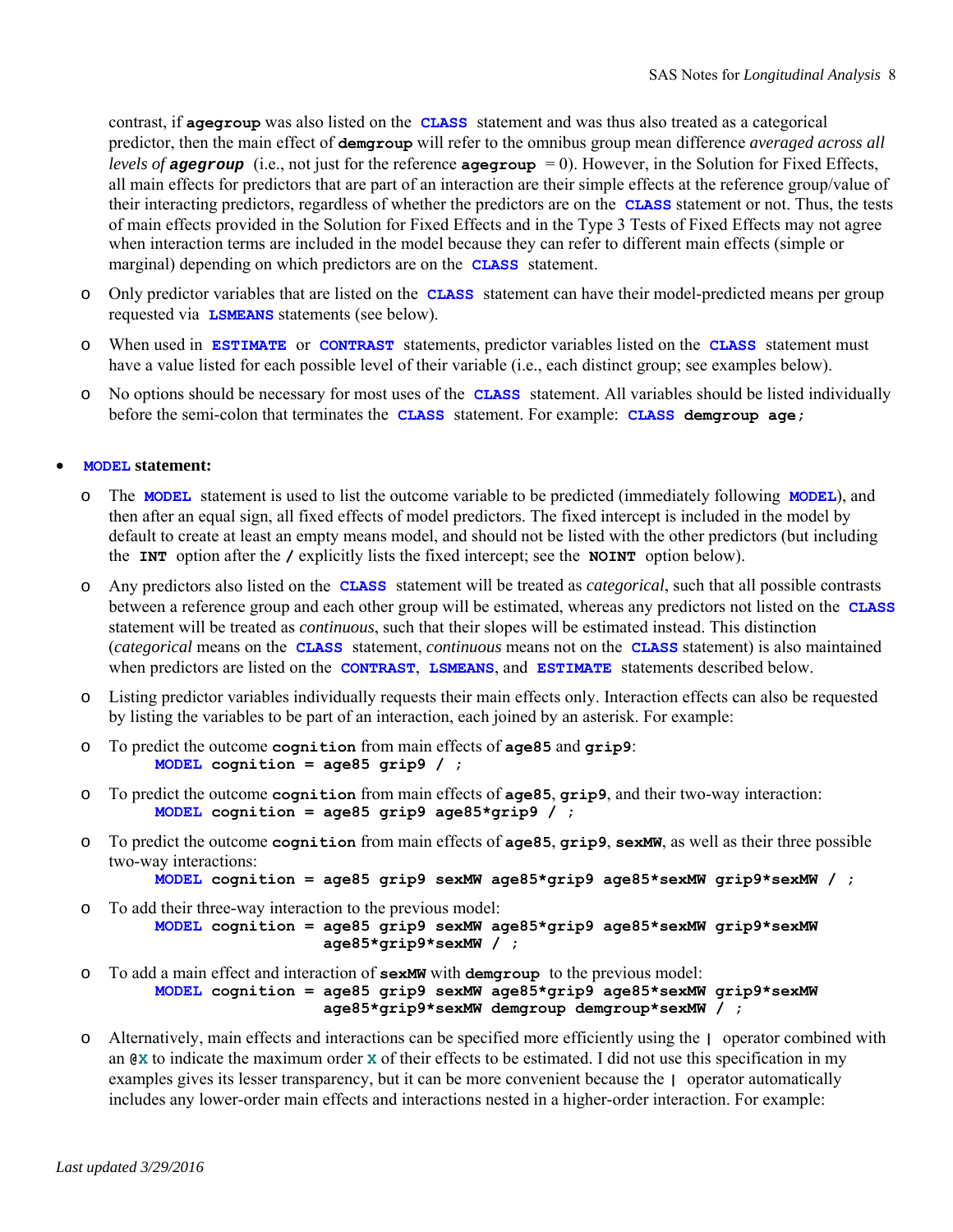- o To predict the outcome **cognition** from main effects of **age85** and **grip9**:  **MODEL cognition = age85|grip9@1 / ;**
- o To predict the outcome **cognition** from main effects of **age85**, **grip9**, and their two-way interaction:  **MODEL cognition = age85|grip9@2 / ;**
- o To predict the outcome **cognition** from main effects of **age85**, **grip9**, **sexMW**, as well as their three possible two-way interactions:

```
 MODEL cognition = age85|grip9|sexMW@2 / ;
```
- o To add their three-way interaction to the previous model:  **MODEL cognition = age85|grip9|sexMW@3 / ;**
- o If you include more than one series of joined effects, it will omit any redundant effects across the multiple series. For example, to add a main effect and interaction with **sexMW** for **demgroup** to the previous model:  **MODEL cognition = age85|grip9|sexMW@3 sexMW|demgroup@2 / ;**
- o Here are the **MODEL** statement options that have been used in my examples, as indicated by these keywords after the **/** on **MODEL** statement (all should be listed before the semi-colon terminating the **MODEL** statement):

| $\circ$ | <b>NOINT</b>    | Omit the global fixed intercept in multivariate models (or <b>INT</b> is included by default)                                                                                                                                                                                                                                                                                            |
|---------|-----------------|------------------------------------------------------------------------------------------------------------------------------------------------------------------------------------------------------------------------------------------------------------------------------------------------------------------------------------------------------------------------------------------|
| $\circ$ | <b>SOLUTION</b> | Print fixed effects solution (not printed by default)                                                                                                                                                                                                                                                                                                                                    |
| $\circ$ | CL              | Print upper and lower confidence intervals for fixed effects (not printed by default)<br>Change from 95% by modifying default option <b>ALPHA= . 05</b> to another desired value                                                                                                                                                                                                         |
| $\circ$ | <b>CHISQ</b>    | Print $\chi^2$ -value in Type 3 Tests of Fixed Effects (prints only <i>F</i> -value by default)<br>Note that numerator degrees of freedom * F-value = $\chi^2$ -value in Type 3 Tests                                                                                                                                                                                                    |
| O       | $DDFM=$         | Method for calculating denominator degrees of freedom (see chapter 5)<br>Examples use Satterthwaite for multilevel models or BW for single-level models<br>(BW is irrelevant then, but corresponds to an ANOVA-based decomposition)                                                                                                                                                      |
| $\circ$ | <b>COVB</b>     | Print asymptotic covariance matrix of the fixed effects (used for regions of significance)                                                                                                                                                                                                                                                                                               |
| $\circ$ | <b>OUTPM=</b>   | Lists the name of data file to which to save new columns for each case's model-predicted<br>outcome based on the fixed effects only (called Pred), its standard error (called<br><b>StdErrPred</b> ), and the difference from actual outcome (called <b>Resid</b> ); the squared<br>correlation between the <b>Pred</b> and actual outcome column is then the model total $\mathbb{R}^2$ |
| ∩       | $OUTP=$         | Lists the name of data file to which to save new columns for each case's model-predicted<br>outcome based on the fixed AND random effects (called Pred), its standard error (called<br><b>StdErrPred)</b> , and the difference from actual outcome (called Resid); this would be<br>used to compute level-1 residuals for each case, but NOT to compute model total $R^2$                |

o For example, a complete **MODEL** statement with options after the **/** before the terminating semi-colon:  **MODEL cognition = age85|grip9|sexMW@3 sexMW|demgroup@2 / SOLUTION CL CHISQ DDFM=Satterthwaite;**

### **CONTRAST statement:**

- o The **CONTRAST** statement is used to request custom hypothesis tests of many different kinds. In my examples, I tend to use **CONTRAST** statements for multivariate Wald tests of the significance of multiple fixed effects at once or for custom interaction contrasts. Explanations and examples of each will be shown below. Note that the **ESTIMATE** statement (see below) can also be used to test a contrast with one degree of freedom.
- o Each **CONTRAST** statement needs a user-defined label of up to 200 characters included in single or double quotes (which is helpful for documentation more generally).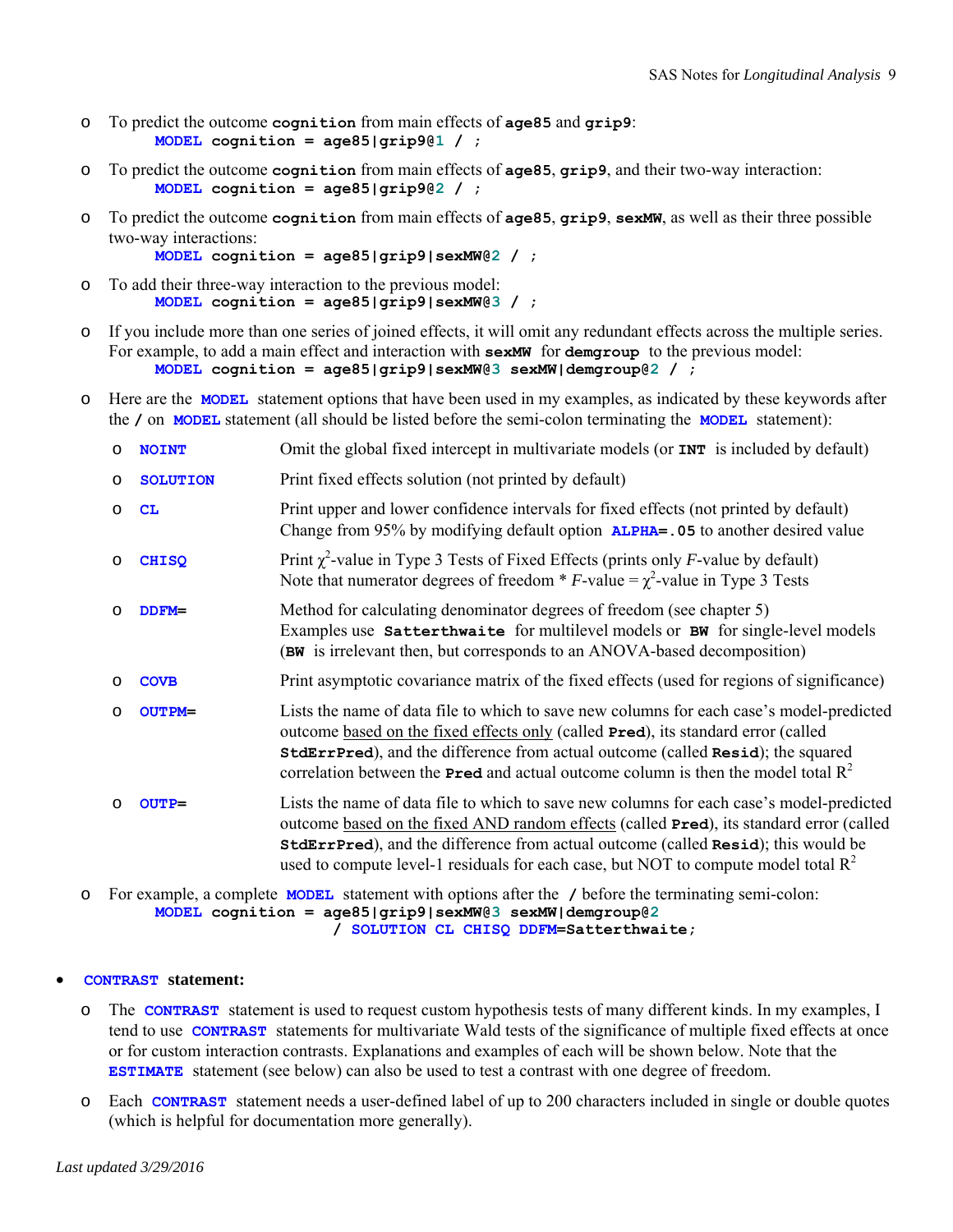- o Although others exist, I have only used two options (i.e., SAS keywords after a **/**) for the **CONTRAST** statement (all options should be listed before the semi-colon terminating the **CONTRAST** statement):
	- **CHISQ** requests that the  $\chi^2$ -value is printed in addition to the default *F*-value (in which numerator degrees of freedom \*  $\vec{F}$ -value =  $\chi^2$ -value, so this is only relevant for multiple degree-of-freedom contrasts)
	- o **E** requests that the mapping of values to groups for categorical predictors be printed (see below)
- o An example of a multivariate Wald test is the traditional test of the significance for the variance accounted for by a regression model (i.e., the  $F$ -test of the model  $\mathbb{R}^2$ ). For *continuous* predictors (those not on the **CLASS** statement), each fixed effect to be included is listed followed by a **1** (i.e., to "turn it on" because you want to test 1 fixed effect for it). Commas are used to separate each effect in order to indicator the degrees of freedom for the test.
- o For example, given the following model with main effects of two *continuous* predictors (i.e., that are not listed on the **CLASS** statement, and for which slopes are estimated), **CONTRAST** can provide a test of their joint significance (i.e., test of the significance of the model  $R^2$ ) with two degrees of freedom as follows:
	- o **MODEL cognition = age85 grip9 / SOLUTION CL CHISQ DDFM=Satterthwaite; CONTRAST 'Model R2 Test' age85 1, grip9 1 / CHISQ;**
- o If the main effect of a *categorical* predictor (i.e., as listed on the **CLASS** statement, such that mean differences across unique levels or groups are estimated) with two groups is added to the model (such as **sexMW** below), then the group difference must be indicated through the use of the contrast **−1** and **1** instead. One value for each possible group must be listed after the predictor. The original values of the categorical predictor do not matter, as SAS simply refers to their numeric or alphabetic order (i.e., given **sexMW** values of **0** or **1**, **0** is first and **1** is second; given value labels of **M** and **W**, M is first and W is second). The **CONTRAST** statement below now provides a joint test of significance of the model predictors with three degrees of freedom as follows:

```
o CLASS sexMW; 
  MODEL cognition = age85 grip9 sexMW / SOLUTION CL CHISQ DDFM=Satterthwaite; 
   CONTRAST 'Model R2 Test' age85 1, grip9 1, sexMW -1 1 / CHISQ;
```
o If the main effect of a *categorical* predictor (i.e., as listed on the **CLASS** statement) with three groups is added to the model (such as **demgroup** below), then the differences among those three groups must be indicated through the use of two separate contrasts involving **−1** and **1** instead. One value for each group must be listed after the predictor in both contrasts, but which specific groups get the **−1** and **1** doesn't matter, so long as the two contrasts are indeed different. More generally, the number of separate contrasts needed is equal to one fewer than the number of groups; this set of group contrasts is otherwise known as an "omnibus" test of mean differences in an ANOVA context. Given the interchangeability of the contrast values, either **CONTRAST** statement below provides an equivalent joint test of significance of the model predictors with five degrees of freedom as follows:

```
o CLASS sexMW demgroup;
  MODEL cognition = age85 grip9 sexMW demgroup 
                      / SOLUTION CL CHISQ DDFM=Satterthwaite; 
   CONTRAST 'Model R2 Test version 1' age85 1, grip9 1, sexMW -1 1, 
              demgroup -1 1 0, demgroup -1 0 1 / CHISQ E; 
   CONTRAST 'Model R2 Test version 2' age85 1, grip9 1, sexMW 1 -1, 
              demgroup 0 -1 1, demgroup 1 0 -1 / CHISQ E;
```
o The **CONTRAST** statement can also be used to test custom contrasts within an interaction involving one or more *categorical* predictors (i.e., as listed on the **CLASS** statement). In the example below, the interaction of the twogroup **sexMW** predictor and the three-group **demgroup** predictor is represented by the six values after their interaction term, in which the order of the values is determined by the order of these predictors on the **CLASS**  statement. The first three contrasts request the simple main effect of **sexMW** within each level of **demgroup**. The next three contrasts then request how those simple main effects of **sexMW** differ across levels of **demgroup**  (i.e., single degree-of-freedom interactions within the omnibus two degree-of-freedom **sexMW\*demgroup**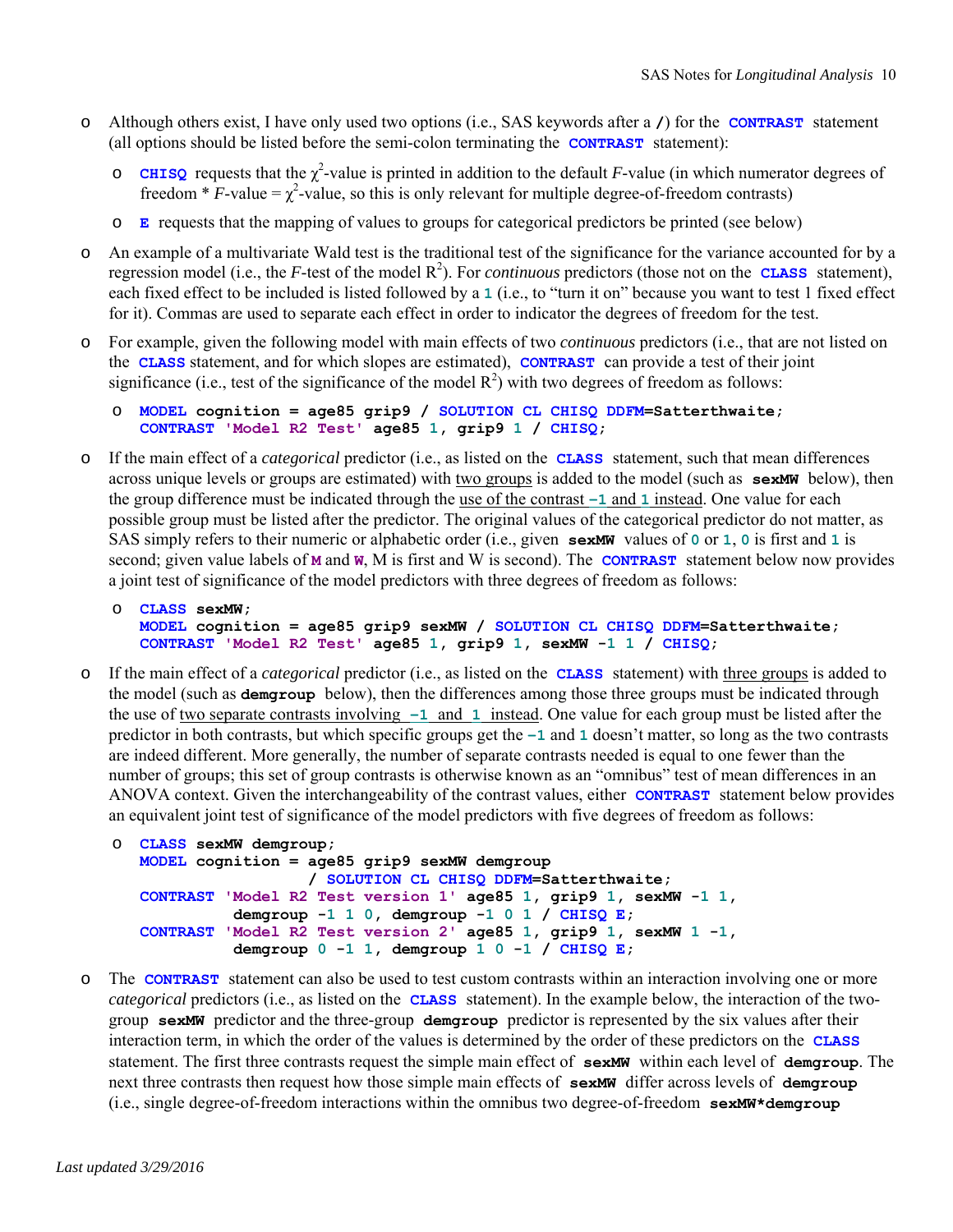interaction), which can be found by literally subtracting the contrast values between the relevant lines. Note that the option **/ E** is used to print the mapping of values to groups in the output so you can be sure it is correct:

```
o CLASS sexMW demgroup;
  MODEL cognition = age85 grip9 sexMW demgroup 
                     / SOLUTION CL CHISQ DDFM=Satterthwaite; 
   * Value order for sexMW (s) and demgroup (d): s1d1 s1d2 s1d3 s2d1 s2d2 s2d3; 
   * First, sexMW simple effects within each demgroup;
  CONTRAST 'Sex diff in demgroup 1' sexMW*demgroup -1 0 0 1 0 0 / E; 
  CONTRAST 'Sex diff in demgroup 2' sexMW*demgroup 0 -1 0 0 1 0 / E; 
  CONTRAST 'Sex diff in demgroup 3' sexMW*demgroup 0 0 -1 0 0 1 / E; 
   * Next, sexMW simple effect differences across demgroups;
   CONTRAST 'Sex diff: demgroup 1v2' sexMW*demgroup -1 1 0 1 -1 0 / E; 
   CONTRAST 'Sex diff: demgroup 1v3' sexMW*demgroup -1 0 1 1 0 -1 / E; 
   CONTRAST 'Sex diff: demgroup 2v3' sexMW*demgroup 0 -1 1 0 1 -1 / E;
```
#### **ESTIMATE statement:**

- o The **ESTIMATE** statement is used to obtain estimates, standard errors, and *p*-values for significance tests against a null hypothesis of 0 for model-implied effects of a single degree of freedom, such as for model-predicted outcomes (intercepts), comparisons of coefficients, or simple effects within higher-order interaction terms (the logic of which is presented in more detail in chapter 2).
- o Each **ESTIMATE** statement needs a user-defined label of up to 200 characters included in single or double quotes (which is helpful for documentation more generally).
- o Here are the options that have been used in my examples, as indicated by these keywords after the **/** on the **ESTIMATE** statement (all options should be listed before the semi-colon terminating the **ESTIMATE** statement):
	- o **CL** requests printing of upper and lower confidence intervals for estimated means (not printed by default). You can change the default level of 95% by modifying the option **ALPHA=.05** to another desired value.
	- o **E** requests that the mapping of values to groups for categorical predictors be printed (see example below).
	- o **DIVISOR** allows for the specification of fractional values, such that whole numbers can be given in the **ESTIMATE** statement as the numerator, and the denominator can then be given using **DIVISOR=** . This is usually only relevant for categorical predictors (i.e., as listed on the **CLASS** statement; see examples below).
- o Similar to their listing on the **CONTRAST** statement, only one value should be given in an **ESTIMATE** statement for each *continuous* predictor (i.e., those not listed on the **CLASS** statement for which slopes are estimated), whereas one value must be given for each unique level of a *categorical* predictor (i.e., those listed on the **CLASS** statement for which mean differences across groups are estimated instead).
- o Below is an example of how to request model-predicted outcomes (i.e., intercepts), in which the values given should indicate the corresponding values for the predictor variables in the model equation:

```
o CLASS sexMW demgroup;
  MODEL cognition = age85 grip9 sexMW demgroup 
                      / SOLUTION CL CHISQ DDFM=Satterthwaite; 
   ESTIMATE 'Cognition for age85=-5, grip9=3, sexMW=M, demgroup=2' 
              intercept 1 age85 -5 grip9 3 sexMW 1 0 demgroup 0 1 0 / E; 
   ESTIMATE 'Cognition for age85=-5, grip9=3, sexMW=W, demgroup=3' 
              intercept 1 age85 -5 grip9 3 sexMW 0 1 demgroup 0 0 1 / E;
```
o Note that in requesting model-predicted outcomes, the intercept should always be included with a value of **1** (because the fixed intercept always contributes once to any predicted outcome), and values should be specified for every other predictor in the model. Otherwise, any *continuous* predictor without a value given is assumed to be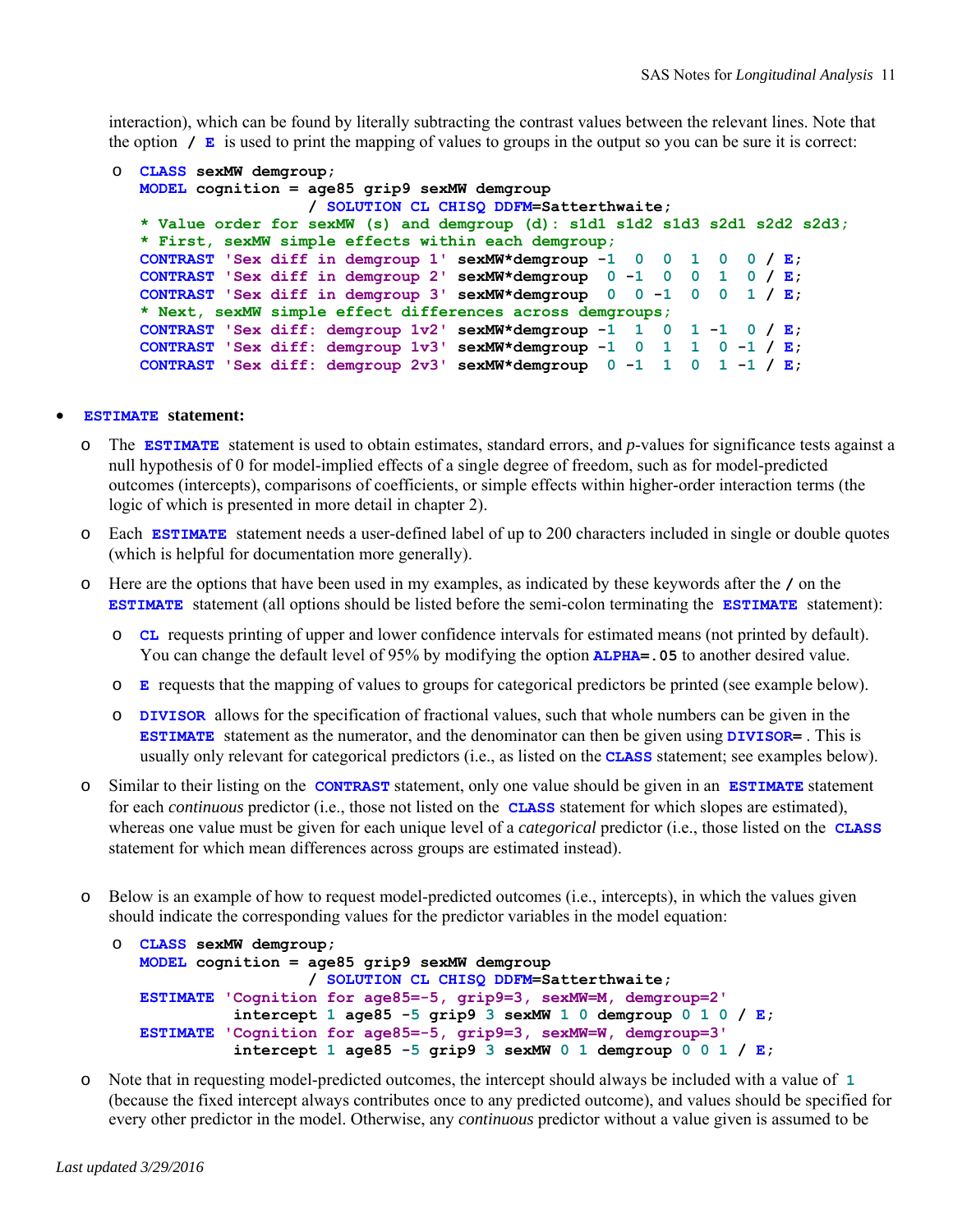held to **0** (i.e., held to its reference value), but the same is not true for any *categorical* predictors (i.e., those listed on the **CLASS** statement), for which the mean across groups is then assumed instead. For instance, the following would result in an estimate averaged across levels of **demgroup** instead of for the reference **demgroup**:

```
o CLASS sexMW demgroup;
  MODEL cognition = age85 grip9 sexMW demgroup 
                      / SOLUTION CL CHISQ DDFM=Satterthwaite;
   ESTIMATE 'Cognition for age85=-5, grip9=3, sexMW=W, demgroup=Mean' 
              intercept 1 age85 -5 grip9 3 sexMW 0 1 / E;
```
o This practice of averaging across levels (groups) of a *categorical* predictor is made more explicit below, in which the **DIVISOR** option is used to assign values of **1/3** to each possible level of **demgroup** (and thus all other values given must be multiplied by **3** to counter-act the divisor):

```
o CLASS sexMW demgroup;
  MODEL cognition = age85 grip9 sexMW demgroup 
                      / SOLUTION CL CHISQ DDFM=Satterthwaite;
   ESTIMATE 'Cognition for age85=-5, grip9=3, sexMW=W, demgroup=Mean' 
              intercept 3 age85 -15 grip9 9 sexMW 0 3 demgroup 1 1 1 / E DIVISOR=3;
```
o Below is an example of how to compare coefficients using an **ESTIMATE** statement. Note that in order for such comparisons to make sense, the coefficients should be on the same scale (i.e., a one-unit change means the same thing in both predictors). The **ESTIMATE** statement below provides the test of the difference in the slope of one additional year since birth (via **YearsSinceBirth**) and the slope of one additional year further away from death (via **YearsUntilDeath**), in which the common unit of prediction is one year:

```
o MODEL cognition = YearsSinceBirth YearsUntilDeath 
                      / SOLUTION CL CHISQ DDFM=Satterthwaite;
   ESTIMATE 'Difference in year coefficients' YearsSinceBirth -1 YearsUntilDeath 1;
```
o Here is another example of comparing coefficients but in a different context. In this example, the three-group **demgroup** categorical predictor that was on the **CLASS** statement has instead been represented by two manually-created dummy-coded continuous predictors of **demNF** and **demNC** (for none vs. future and none vs. current, as described in chapter 2). The **ESTIMATE** statement below provides the missing comparison of future vs. current, which is the difference of **demNF** and **demNC** coefficients created by the subtraction of their values:

```
o CLASS sexMW;
  MODEL cognition = age85 grip9 sexMW demNF demNC 
                      / SOLUTION CL CHISQ DDFM=Satterthwaite;
   ESTIMATE 'Future vs. Current when demgroup is not categorical' demNF -1 demNC 1;
```
o Below is an example of how to request model-implied simple effects of a two-way interaction among *continuous* predictors (i.e., those not listed on the **CLASS** statement). Each **ESTIMATE** statement below contains the simple effect to be estimated and how it is modified by any interacting predictors as specified in the **MODEL** statement. The interaction terms in the **ESTIMATE** statements should be read in pieces—whichever is the simple effect of interest is given a value of **1**, and the value given for the interacting predictor creates the new conditional simple effect, in which positive values create addition and negative values create subtraction. In the example below, the first two **ESTIMATE** statements build an **age85** slope by adding its simple effect given directly by the model (when **grip9**=0) to the interaction value for how the **age85** slope changes per unit of **grip9**, whereas the second two **ESTIMATE** statements build a **grip9** slope by adding its simple effect given directly by the model (when **age85**=0) to the interaction value for how the **grip9** slope changes per unit of **age85**. Note that because **sexMW** and **demgroup** do not interact with **age85** or **grip9** in the **MODEL** statement, they should not be included in their simple effect **ESTIMATE** statements: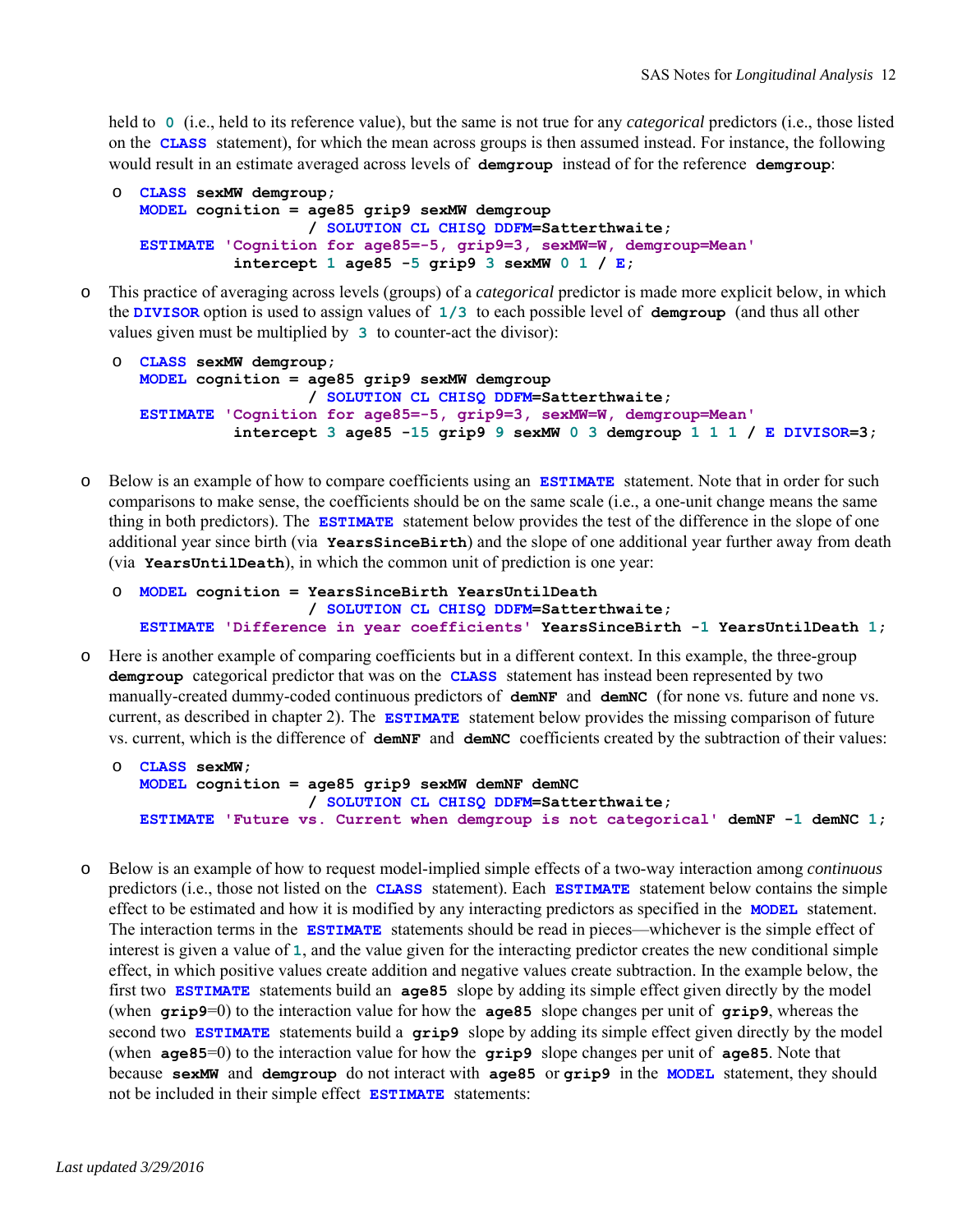```
o CLASS sexMW demgroup;
  MODEL cognition = age85 grip9 sexMW demgroup age85*grip9 
                      / SOLUTION CL CHISQ DDFM=Satterthwaite; 
   * Simple effects of age85 conditional on grip9;
   ESTIMATE 'Age85 Slope if Grip9=-3' age85 1 age85*grip9 -3; 
   ESTIMATE 'Age85 Slope if Grip9= 3' age85 1 age85*grip9 3; 
   * Simple effects of grip9 conditional on age85;
   ESTIMATE 'Grip9 Slope if Age85=-5' grip9 1 age85*grip9 -5; 
   ESTIMATE 'Grip9 Slope if Age85= 5' grip9 1 age85*grip9 5;
```
o Below is an example of how to request model-implied simple effects of a two-way interaction of a *continuous* predictor with a *categorical* predictor. The logic is the same, but the categorical predictor must have values given for each of its unique levels (and thus the **/ E** option is added to print the mapping of values to groups in the output). The first set of **ESTIMATE** statements provide the simple effect of **age85** for each level of **demgroup**  (via the placement of the **1** for **age85\*demgroup**), whereas the second set provides the differences in the simple effects of **age85** between levels of **demgroup** (via the placement of the **−1** and **1** for **age85\*demgroup**). The third set provides the simple effects of **demgroup** for specific levels of **age85**, in which the contrast values of **−1** and **1** are multiplied by the values for **age85** (note that when **age85** = −5, the signs reverse accordingly):

```
o CLASS sexMW demgroup;
  MODEL cognition = age85 grip9 sexMW demgroup age85*demgroup 
                      / SOLUTION CL CHISQ DDFM=Satterthwaite; 
   * Simple effects of age85 conditional on demgroup;
   ESTIMATE 'Age85 Slope if DemGroup=1' age85 1 age85*demgroup 1 0 0 / E; 
   ESTIMATE 'Age85 Slope if DemGroup=2' age85 1 age85*demgroup 0 1 0 / E; 
  ESTIMATE 'Age85 Slope if DemGroup=3' age85 1 age85*demgroup 0 0 1 / E; 
   * Differences of simple effects of age85 between levels of demgroup;
  ESTIMATE 'Age85 Slope: DemGroup=1vs2' age85*demgroup -1 1 0 / E; 
  ESTIMATE 'Age85 Slope: DemGroup=1vs3' age85*demgroup -1 0 1 / E; 
  ESTIMATE 'Age85 Slope: DemGroup=2vs3' age85*demgroup 0 -1 1 / E; 
   * Simple differences for demgroup conditional on age85;
   ESTIMATE 'Demgroup 1vs2 if Age85=5' demgroup -1 1 0 age85*demgroup -5 5 0 /E; 
   ESTIMATE 'Demgroup 1vs3 if Age85=5' demgroup -1 0 1 age85*demgroup -5 0 5 /E; 
   ESTIMATE 'Demgroup 2vs3 if Age85=5' demgroup 0 -1 1 age85*demgroup 0 -5 5 /E; 
   ESTIMATE 'Demgroup 1vs2 if Age85=-5' demgroup -1 1 0 age85*demgroup 5 -5 0 /E; 
   ESTIMATE 'Demgroup 1vs3 if Age85=-5' demgroup -1 0 1 age85*demgroup 5 0 -5 /E; 
   ESTIMATE 'Demgroup 2vs3 if Age85=-5' demgroup 0 -1 1 age85*demgroup 0 5 -5 /E;
```
o Given the number of distinct values to be specified in an **ESTIMATE** statement to represent all possible unique group combinations, simple effects within interactions among *categorical* predictors (i.e., those included on the **CLASS** statement) are much easier to specify using **LSMEANS**, as shown next.

#### **LSMEANS statement:**

- o The **LSMEANS** statement is used to request model-predicted means for *categorical* predictors only (i.e., those listed on the **CLASS** statement). Similar to their listing on the **MODEL** statement, listing a categorical predictor by itself on the **LSMEANS** statement requests its marginal means, whereas listing its interaction with another categorical predictor requests the mean for each unique combination of groups implied by the interaction (i.e., cell means or simple means). For example:
- o To request only the marginal means for **sexMW** and for **demgroup**:  **CLASS sexMW demgroup; MODEL sexMW demgroup / SOLUTION CL CHISQ DDFM=Satterthwaite; LSMEANS sexMW demgroup / ;**
- o To request only the cell means for each unique combination of **sexMW** by **demgroup**:  **CLASS sexMW demgroup;**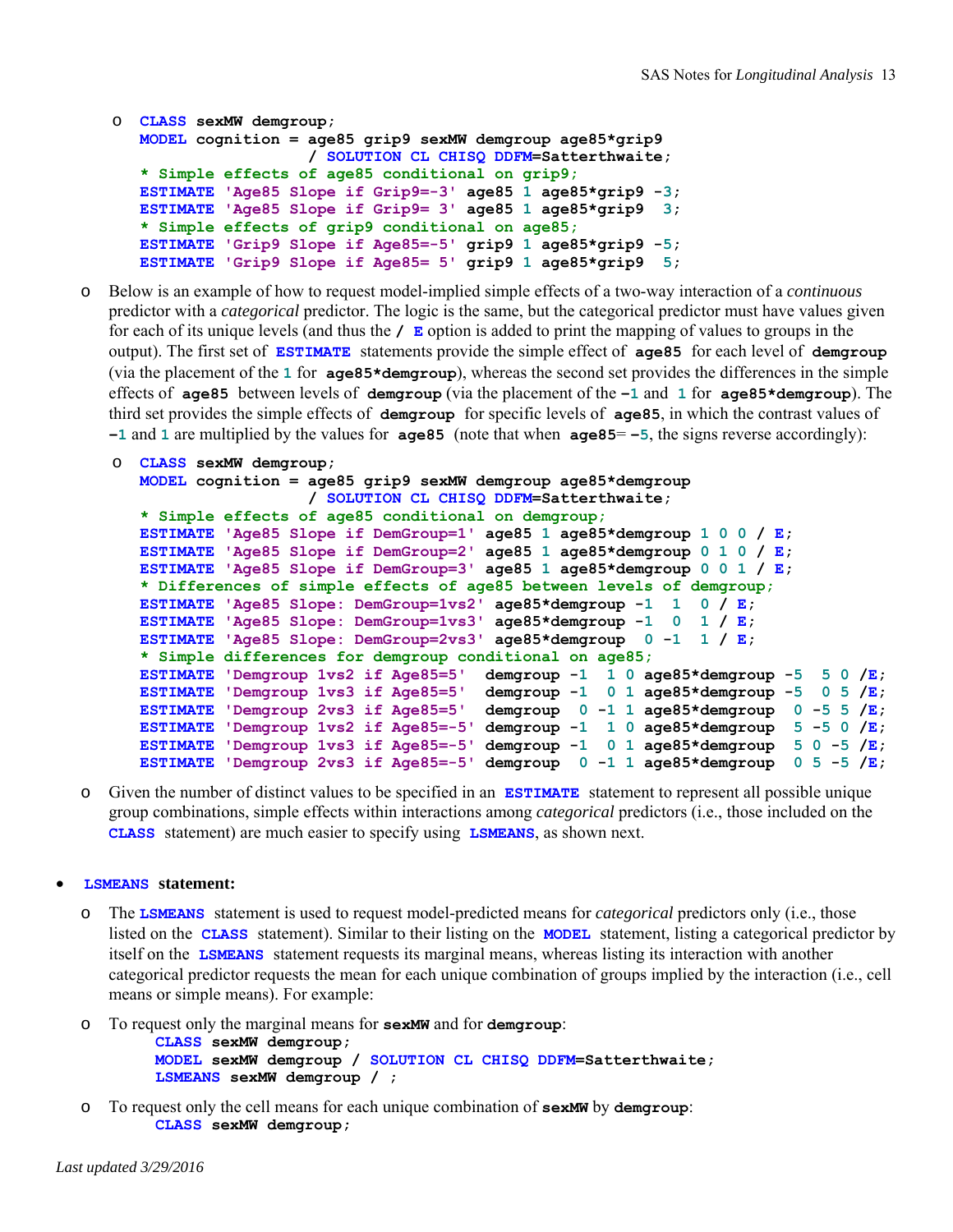**MODEL sexMW demgroup sexMW\*demgroup / SOLUTION CL CHISQ DDFM=Satterthwaite; LSMEANS sexMW\*demgroup / ;** 

o To request both marginal means and cell means for each unique combination of **sexMW** by **demgroup**:  **CLASS sexMW demgroup;** 

 **MODEL sexMW demgroup sexMW\*demgroup / SOLUTION CL CHISQ DDFM=Satterthwaite; LSMEANS sexMW demgroup sexMW\*demgroup / ;** 

- o To request both marginal means and cell means for each unique combination of **sexMW** by **demgroup**:  **CLASS sexMW demgroup; MODEL sexMW|demgroup@2 / SOLUTION CL CHISQ DDFM=Satterthwaite; LSMEANS sexMW|demgroup@2 / ;**
- o The **LSMEANS** statement has several useful options for decomposing interactions. Here are the options that have been used in my examples, as indicated by these keywords after the **/** on the **LSMEANS** statement (all options should be listed before the semi-colon terminating the **LSMEANS** statement):
	- o **CL** requests printing of upper and lower confidence intervals for estimated means (not printed by default). You can change the default level of 95% by modifying the option **ALPHA=.05** to another desired value.
	- o **DIFF=ALL** requests all possible pairwise comparisons of the requested means. Unadjusted *p*-values are printed by default, but more conservative *p*-values can be obtained by adding the **ADJUST=** option.
	- o **SLICE** is used to request conditional main effects for interacting predictors for each unique level of the predictor listed on **SLICE**. That is, **SLICE** means "by" or "per". For example, the first **SLICE** will provide the omnibus main effect of **sexMW** for each level of **demgroup**, and the second **SLICE** does the opposite:

```
 CLASS sexMW demgroup; 
 MODEL sexMW|demgroup@2 / SOLUTION CL CHISQ DDFM=Satterthwaite;
 LSMEANS sexMW|demgroup@2 / SLICE=demgroup SLICE=sexMW;
```
o **AT** is used to list continuous predictors (those not on the **CLASS** statement) and their values at which to hold constant in estimating means for levels of the categorical predictors. For example, to hold **age85** at **5** and **grip9** at **3** in estimating conditional cell means and differences for each combination of **demgroup\*sexMW**:

```
 CLASS sexMW demgroup; 
 MODEL sexMW|demgroup@2 age85 grip9 / SOLUTION CL CHISQ DDFM=Satterthwaite;
 LSMEANS sexMW|demgroup@2 / DIFF=ALL AT(age85 grip9) = (5 3);
```
o **AT** can be used to hold all continuous predictors at their individual means instead (the default):

```
 CLASS sexMW demgroup; 
 MODEL sexMW|demgroup@2 age85 grip9 / SOLUTION CL CHISQ DDFM=Satterthwaite;
 LSMEANS sexMW|demgroup@2 / DIFF=ALL AT MEANS;
```
#### **RANDOM statement:**

- The **RANDOM** statement is used to indicate the structure of the **G** matrix of random effects variances and covariances. If you omit the **RANDOM** statement, then there is no **G** matrix in your model, such that the total variance and covariance across observations would be given in the **R** matrix only. When using a **RANDOM**  statement, then the total variance and covariance across observations will be created in the **V** matrix from **G**, **R**, and **Z**, as  $V = ZGZ^{T} + R$ , as described in chapter 5. Thus, without the **RANDOM** statement,  $V = R$ .
- o The following options have been used in my examples, as indicated by these keywords after the **/** on the **RANDOM**  statement (all options should be listed before the semi-colon terminating the **REPEATED** statement):

| $\circ$ G |                | Print the G matrix of random effects variances and covariances in the output |
|-----------|----------------|------------------------------------------------------------------------------|
|           | O <b>GCORR</b> | Print the standardized G correlation matrix in the output                    |
| $\circ$ v |                | Print the V matrix of total combined variances and covariances in the output |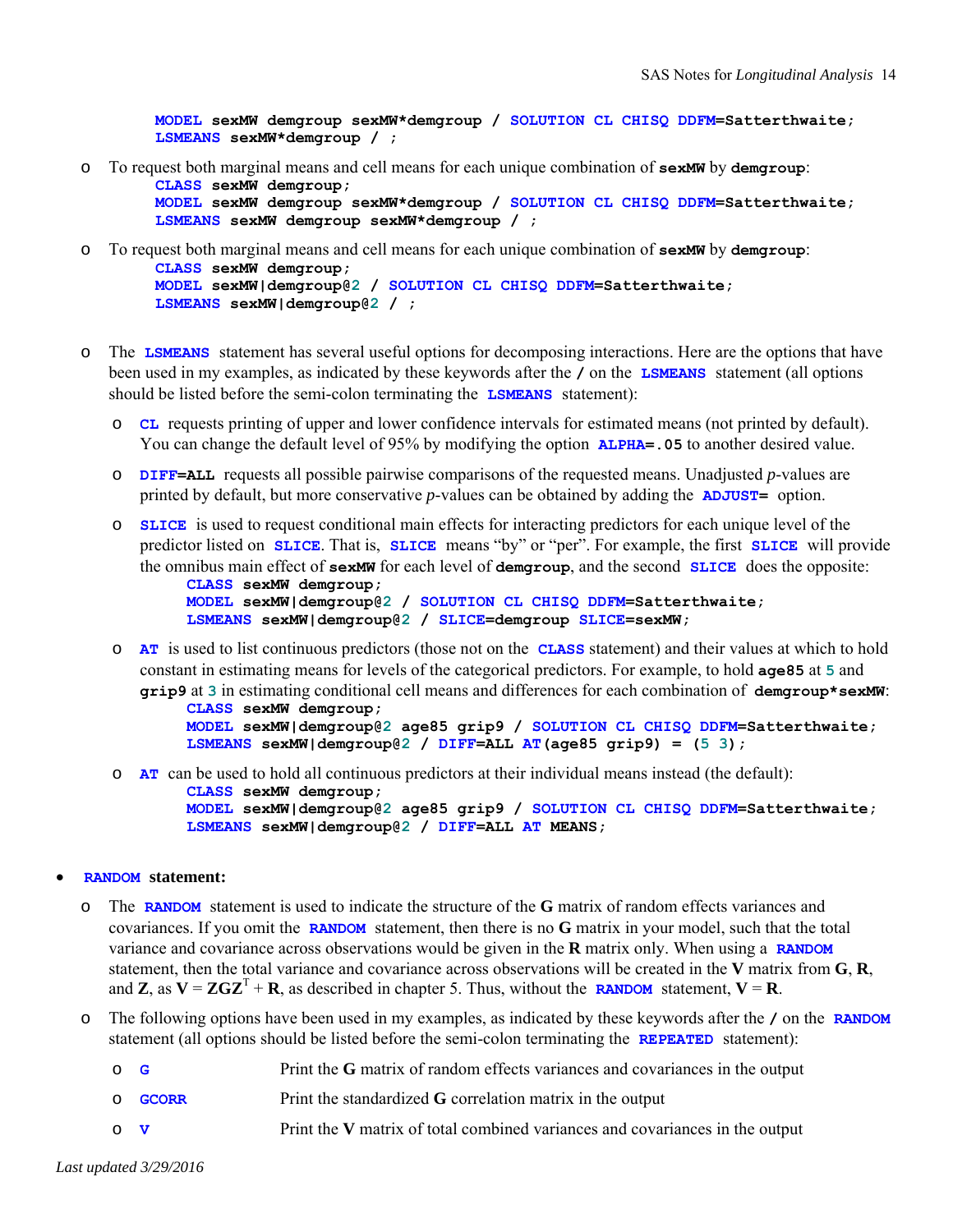| $\circ$  | <b>VCORR</b>    | Print the standardized V correlation matrix in the output                                                                                                                                                                                                                                                                                                 |
|----------|-----------------|-----------------------------------------------------------------------------------------------------------------------------------------------------------------------------------------------------------------------------------------------------------------------------------------------------------------------------------------------------------|
| $\circ$  | <b>SOLUTION</b> | Print the predicted random effects per higher-level unit in the output<br>(Note: this can greatly increase estimation time)                                                                                                                                                                                                                               |
| $\Omega$ | <b>SUBJECT=</b> | Identification variable for how rows of data should be joined together (random per what?)<br>(ID variable is treated as categorical, so it should be listed on the <b>CLASS</b> statement)<br>Note that multiple ID variables can be specified as joined by an asterisk to create a<br>unique value for each case (e.g., $SUBJECT=GroupID * Person ID)$ ) |
| ∩        | TYPE=           | Structure of the G matrix, which should ALWAYS be <b>TYPE=UN</b> for unstructured in<br>order to estimate covariances among random effects at the same level (see chapter 5),<br>even though the default is <b>TYPE=VC</b> for uncorrelated random effects instead                                                                                        |

- o In multilevel models, you must explicitly list any effects for which you want to estimate a random effect variance, including the intercept (which is not included by default). Notably, to prevent estimation problems, all random effects should be for continuous predictors only (i.e., that are not listed on the **CLASS** statement). If you want to estimate a random effect variance for differences across levels of a categorical predictor, those differences should be represented via manual contrasts treated as continuous predictors (not listed on the **CLASS** statement) instead.
	- o For example, to allow only the intercept to vary randomly across levels of **PersonID**:

```
 CLASS PersonID; 
 MODEL outcome = time / ;
 RANDOM INTERCEPT / G GCORR TYPE=UN SUBJECT=PersonID;
```
o For example, to allow both the intercept and time slope to vary randomly across levels of **PersonID**:

```
 CLASS PersonID; 
 MODEL outcome = time / ;
 RANDOM INTERCEPT time / G GCORR TYPE=UN SUBJECT=PersonID;
```
### **REPEATED statement:**

- o The **REPEATED** statement is used to indicate the structure of the **R** matrix of variances and covariances (which are *residual* if a **RANDOM** statement has been included, but *total* otherwise). If you do not explicitly include a **REPEATED** statement, by default the model still includes a **TYPE=VC** diagonal **R** matrix, in which all observations are assumed to have the same residual/total variance with no covariances.
- o The following options have been used in my examples, as indicated by these keywords after the **/** on **REPEATED**  statement (all options should be listed before the semi-colon terminating the **REPEATED** statement):

| $\circ$ | $R = X$         | Print the $\bf{R}$ matrix of variances and covariances in the output for the order of case given<br>by <b>x</b> (otherwise the <b>R</b> matrix for the first case is printed by default if $=x$ is omitted)                                                                                                                                                                                                                                             |
|---------|-----------------|---------------------------------------------------------------------------------------------------------------------------------------------------------------------------------------------------------------------------------------------------------------------------------------------------------------------------------------------------------------------------------------------------------------------------------------------------------|
| $\circ$ | <b>RCORR=X</b>  | Print the standardized <b>R</b> correlation matrix in the output for the order of case given by $x$<br>(otherwise the <b>RCORR</b> matrix for the first case is printed by default if $=x$ is omitted)                                                                                                                                                                                                                                                  |
| $\circ$ | <b>SUBJECT=</b> | Identification variable for how rows of data should be joined together<br>(ID variable is treated as categorical, so it must also be listed on the <b>CLASS</b> statement)<br>Note multiple ID variables can be specified as joined by an asterisk to create a unique<br>value for each case (e.g., SUBJECT=GroupID*PersonID)                                                                                                                           |
| $\circ$ | $TYPE=$         | Structure of <b>R</b> matrix (see chapter 4 for details), such as: vc for Variance Components,<br>CS for Compound Symmetry, CSH for Compound Symmetry Heterogeneous, AR(1) for<br>First-Order Auto-Regressive, ARH (1) for First-Order Auto-Regressive Heterogeneous,<br><b>TOEP</b> ( $x$ ) for Toeplitz, <b>TOEPH</b> ( $x$ ) for Toeplitz Heterogeneous, and UN ( $x$ ) for<br>Unstructured, in which $x = #$ rows/columns (default is all possible) |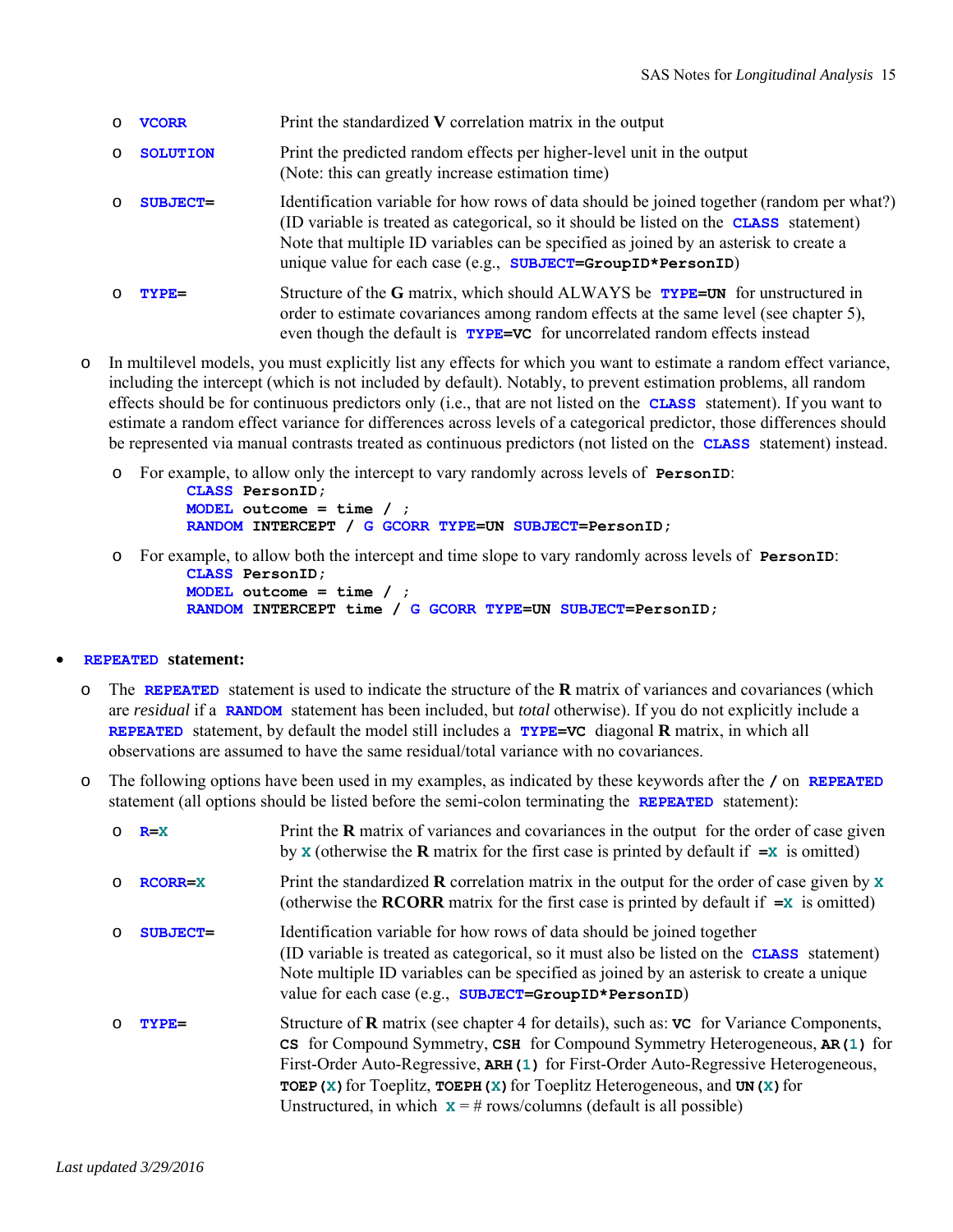- o In longitudinal data, you may list a time-level identification variable by which to organize the rows and columns of the **R** matrix (this ID variable must also be listed on the **CLASS** statement). This distinction is only relevant in the presence of missing data (in which case you want the correct value to go to the correct row and column). For example, to structure the **R** matrix by the time-level variable **studyday** per unique level of **PersonID**:
	- o **CLASS studyday PersonID; REPEATED studyday / R RCORR TYPE=UN SUBJECT=PersonID;**

#### **ODS OUTPUT statement:**

- o The **ODS OUTPUT** statement is used to list the SAS output tables to be saved to SAS data file, as can then be utilized to conduct further calculations (such as in my macro programs).
- o For example, to save two different output tables to separate SAS data files using generic names:  **ODS OUTPUT SASoutputname1 = SASdatafilename1 SASoutputname2 = SASdatafilename2;**
- o The names of each specific SAS output table can be found in the online SAS documentation for any **PROC**. Alternatively, before estimating a model, include the command **ODS TRACE ON;**. All of that model's output tables will then be listed in the log, and the **Name:** listed under each **Output Added:** entry is how you refer to the SAS output table in the **ODS OUTPUT** statement in order to save it to a SAS data file.
- o Here are the **ODS** tables that are used in my examples, along with my own naming conventions for them:

| $\circ$ CovParms = CovModelname | Covariance Parameter Estimates (model for the variance)            |
|---------------------------------|--------------------------------------------------------------------|
| $O$ SolutionF = FixModelname    | Solution for Fixed Effects (model for the means)                   |
| $O$ InfoCrit = FitModelname     | Information Criteria (for fit statistics and number of parameters) |
| $\circ$ COVB = CovBModelname    | Asymptotic Covariance Matrix for Fixed Effects                     |
| $O$ SolutionR = VariableURandom | Predicted random effects per higher-level unit                     |
|                                 |                                                                    |

o The use of these **ODS** tables in my custom SAS macros is presented next.

#### **A general note about my custom SAS macro programs at the beginning of the chapter example files:**

- o Most of my data example SAS syntax files begin with macro programs I have written to automate otherwise manual tedious calculations, as listed below. Each of these works by requesting the necessary user input explicitly as well as saving the relevant output tables into SAS data files, manipulating their content and performing the necessary calculations, and then printing the summary results to the output window. As noted in the comments that start these initial macro sections, nothing needs to be changed to use them with **PROC MIXED**. Instead, the analyst can invoke them for use with specific models by "calling" them—by referring to the name of the macro and inserting its required arguments, as described in more detail for each specific macro below.
- Required macro arguments (information and corresponding SAS output tables to be saved via ODS OUTPUT):
	- $\circ$  **\*ModelR2**: used in chapter 2 example only to compute single-level model R<sup>2</sup> relative to the empty means model (and incremental  $R^2$  between nested models)
		- o **CovBase=** Name of **ODS CovParms** table for baseline empty model
		- o **CovFewer=** Name of **ODS CovParms** table for nested model
		- o **CovMore=** Name of **ODS CovParms** table for comparison model
	- o **%Regions**: used in chapter examples 2 and 7a to compute regions of significance for fixed effect interactions
		- o **FixData=** Name of **ODS SolutionF** table that stores fixed effects for model
		- o **CovBData=** Name of **ODS COVB** table that stores XTX inv matrix for model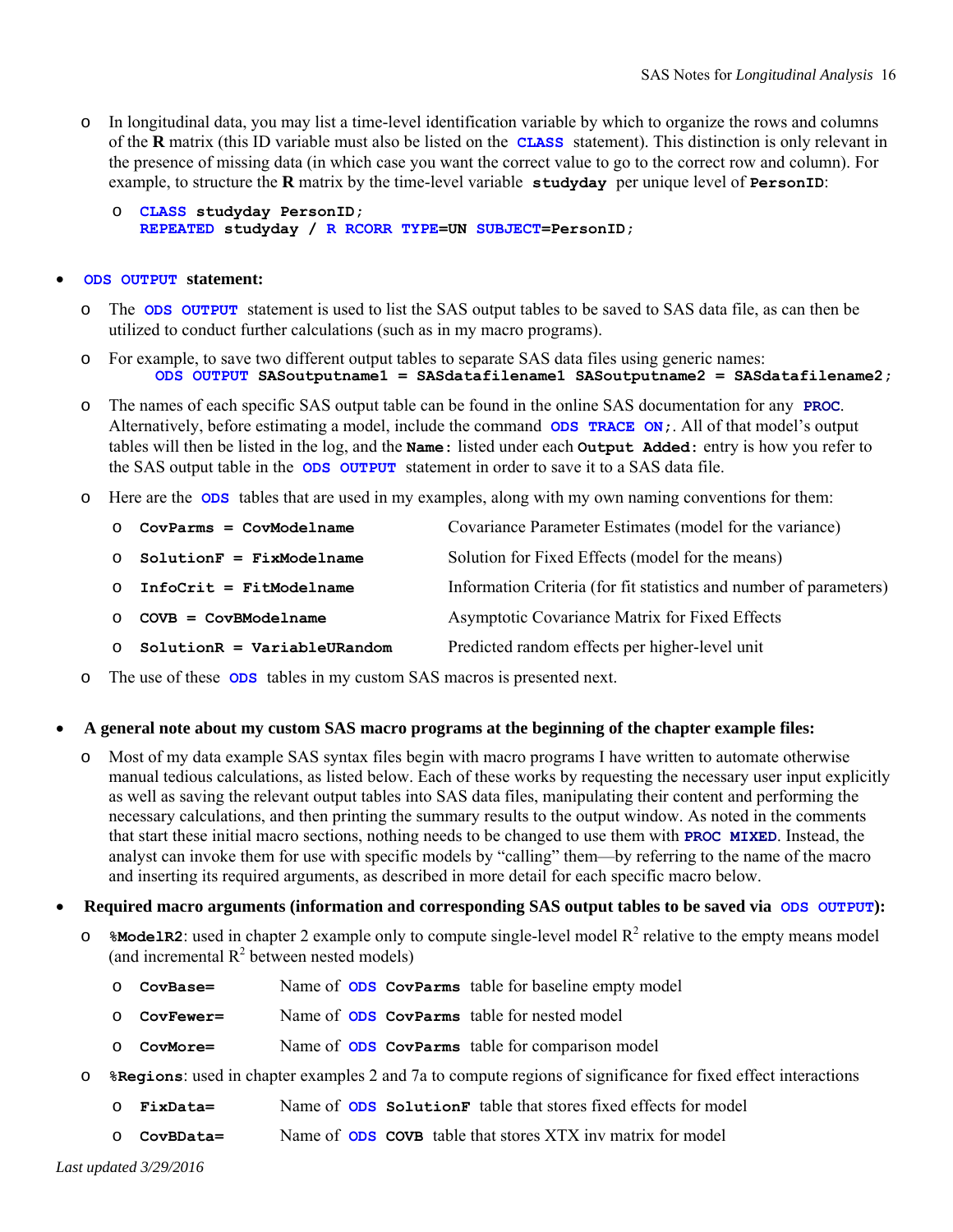- o **Pred=** Case-sensitive name of predictor effect regions are for
- o **Mod=** Case-sensitive name of moderator effect (for region values)
- o **ModCenter=** Centering point of moderator predictor
- o **Interact=** Case-sensitive name of interaction effect
- o **Order=** Order of entry of interaction in **MODEL** statement
- o **%FitTest**: used in chapter example 3b and later to conduct likelihood ratio tests between nested models
	- o **FitFewer=** Name of **ODS InfoCrit** table for nested model
	- o **FitMore=** Name of **ODS InfoCrit** table for comparison model
- o **%PseudoR2**: used in chapter examples 5 and later to compute the proportion reduction in each variance component between nested models
	- o **NCov=** Total # of entries in covariance parameter estimates table
	- o **CovFewer=** Name of **ODS CovParms** table for nested model
	- o **CovMore=** Name of **ODS CovParms** table for comparison model
- $\circ$  **\*TotalR2**: used in chapter examples 7a and later to compute multilevel model total  $R^2$ (and incremental  $R^2$  between nested models)
	- o **DV=** Case-sensitive name of dependent variable
	- o **PredFewer=** Name of **OUTPM=** data file of predicted outcomes for nested model
	- o **PredMore=** Name of **OUTPM=** data file of predicted outcomes for comparison model

#### **Model-Specific Notes by Chapter Example**

- **A note about model fit, degrees of freedom, and information criteria across programs:** 
	- o As presented in chapters 3 and 5, **AIC** is computed as AIC = −2LL + 2\*df, in which *df* = degrees of freedom. But within most programs (including SPSS and SAS but excluding STATA), the degrees of freedom used in computing AIC are different when using ML versus REML estimation. In ML, degrees of freedom include ALL model parameters (fixed effects in the model for the means plus all variances, covariances, and other variance model parameters), but will exclude the fixed effects when using REML. Although this may seem arbitrary, it makes sense if you remember that models that differ in fixed effects cannot have their fit compared using −2LL, AIC, or BIC when using REML (and thus the number of fixed effects is irrelevant for those statistics).
	- o As also presented in chapters 3 and 5, **BIC** is computed as BIC = −2LL + Log(N)\*df, in which *df* = degrees of freedom (which differs between ML and REML for the same programs as noted for AIC), and *N* refers to some kind of sample size. But what value of *N* is used differs by program. In SPSS and MPLUS, *N* = the total number of observations, whereas *N* = the sample size at the highest level of the model in SAS. More specifically, in SAS *N* is the number of unique repetitions of the **V** matrix, which means that  $N = 1$  in models with crossed random effects. In STATA, the user can tell the program what *N* should be (and in my examples, I follow the SAS convention). Consequently, BIC will differ across these programs for any multilevel model.
- **Chapter 2**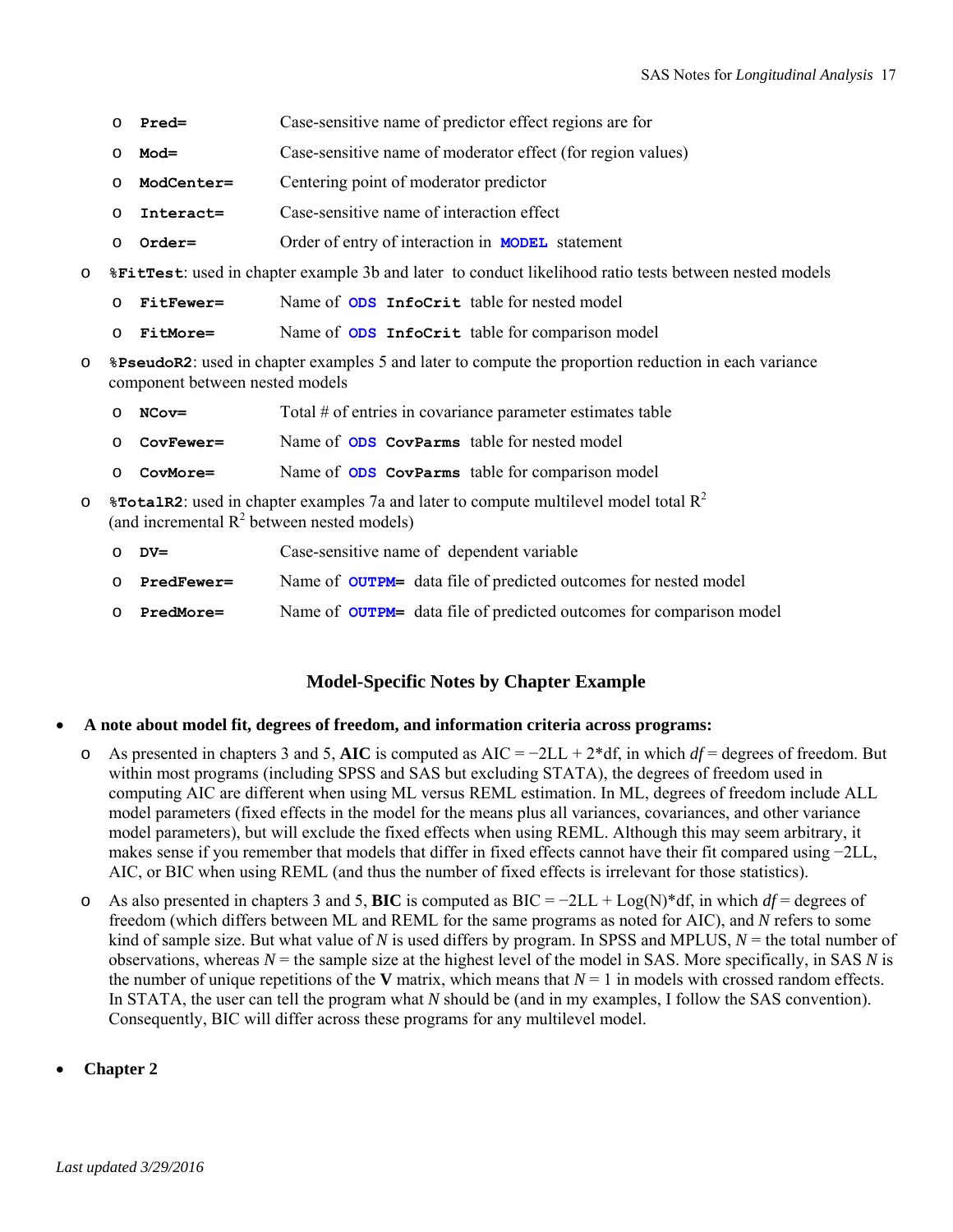- o Because chapter 2 includes single-level models only, no **REPEATED** or **RANDOM** statements were specified. The default **REPEATED** statement if one is not provided is a diagonal **R** matrix (**TYPE=VC**) in which the residual variance is assumed constant over all observations with no covariance across observations.
- o The method of fake people was used as a means to create predicted outcomes for use in plotting interactions. In this method (as introduced in chapter 2), a data file of fake cases with desired values of the model predictors is created and merged into the real data, and predicted outcomes are then requested for each case. The fake cases will not contribute to the model given that they do not have values for the outcome variable, but they will receive model-predicted values you can then plot.

# **Chapter 3a**

o The data to be read in were initially in multivariate (wide) format, in which one row contains all observations for a person. The initial data step restructured the data into stacked (long) format of one row per occasion per person, as is needed for **PROC MIXED**.

### **Chapter 3b**

- o The data to be read in were already in stacked format, so no further data transformation was necessary.
- o Note that the time ID variable, **session**, in the **MODEL** statement also appears in the **CLASS** statement, such that it is being treated as a categorical predictor, thus estimating all possible mean differences across sessions. The **session** ID variable is also used to structure the **R** matrix in the **REPEATED** statement in each model.

### **Chapter 4**

- o The data to be read in were already in stacked format, so no further data transformation was necessary.
- o Multiple likelihood ratio tests were requested after some models via separate calls to the **%FitTest** macro.
- o Note that only the **REPEATED** statement was used for the **R**-only models, whereas both the **RANDOM** and **REPEATED** statements were used for the **G** and **R** combined models (to control **G** and **R**, respectively).

### **Chapter 5**

- o The data to be read in were already in stacked format, so no further data transformation was necessary.
- o Given the use of both the **G** and **R** matrices, both **RANDOM** and **REPEATED** statements were used. However, the **REPEATED** statements in which **TYPE=VC** were technically unnecessary to include, as that is already the default.

### **Chapter 6**

- o The data to be read in were already in stacked format, so no further data transformation was necessary, except for the creation of the specific time predictors needed (e.g., linear and quadratic time, piecewise time slopes).
- o The negative exponential models could not be estimated using **PROC MIXED**, and thus maximum likelihood within **PROC NLMIXED** was used instead, which differs from the usual **PROC MIXED** syntax in several respects:
	- o In the **PROC NLMIXED** statement, **METHOD=GAUSS** and **TECH=NEWRAP** was used to request adaptive Gaussian quadrature with Newton-Raphson optimization for any model requiring numeric integration. In addition, **GCONV=le-12** was used to request tighter convergence criteria than required by default (to ensure the estimated parameters are as close to their most likely values as possible).
	- o The **PARMS** statement is used to give all parameters to be estimated user-defined names and to set their starting values for estimation. Any omitted parameters are assumed to start at a default value of **1**. As noted in the comments, I listed fixed effects in the model for the means in the first line (each parameter that starts with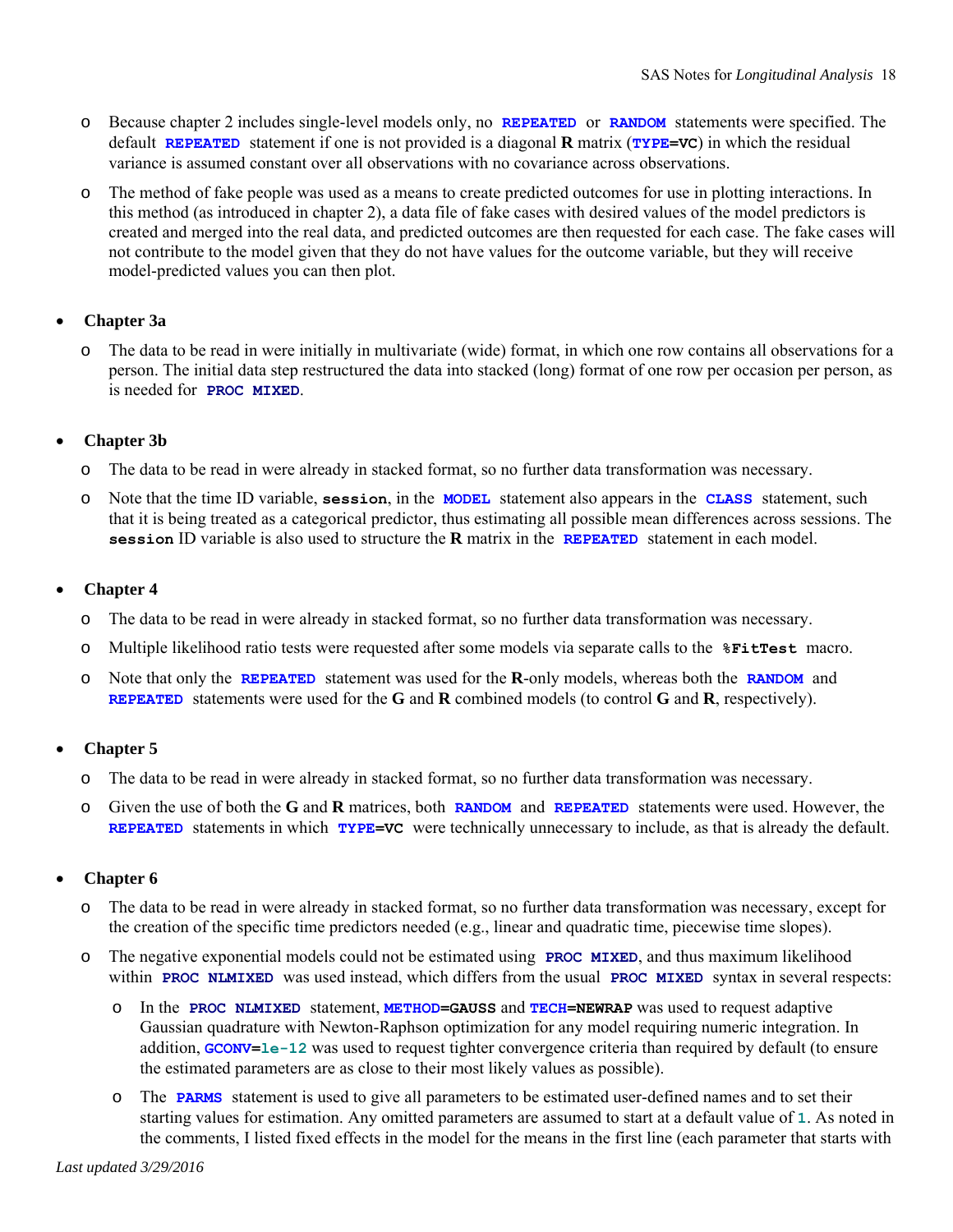an **f**) and variance model parameters in the second line. However, note that the parameters are estimated in a standard deviation metric instead (and are squared to become variances later in the syntax) to prevent estimation problems resulting for these particularly large variance numbers.

- o The level-2 and level-1 equations were then written explicitly in the syntax using the user-defined fixed effects from the **PARMS** statement. Individual random effects were also included, but not a level-1 residual.
- o In the **MODEL** statement, the outcome is listed followed by a **~** and its assumed distribution (**normal** in this case), the parameters for which are then given in parentheses. Thus, the conditional mean of the normal distribution for the RT outcome is given per case by **PredY** (defined previously, which includes the random effects), with conditional residual variance given by the squared **sdE** parameter.
- o The **RANDOM** statement then identifies the distribution and associated parameters for any user-defined random effects. Accordingly, the random effect U's in the level-2 equations are said to have a multivariate normal distribution (**~ normal**), in which each U random effect has a **0** mean, followed by their **G** matrix of variances and covariances (in the same order as listed in the Covariance Parameter Estimates table in **PROC MIXED**). The **SUBJECT=** option is used to provide an identification variable for how rows of data should be joined together (i.e., random per what unit).
- o The **ESTIMATE** statements serve the same purpose as in **PROC MIXED**, but are constructed differently, in that the addition or subtraction of model parameters must be written explicitly. Notably, unlike **PROC MIXED**, these can include variance model parameters, as were requested by squaring the SD estimates here.

### **Chapter 7a**

- o The data to be read in were already in stacked format, so no further data transformation was necessary, except for the creation of the specific centered predictors needed.
- o Because time was unbalanced, the **REPEATED** statement was not used given that it was never anything other than the default **TYPE=VC** (the other types are for balanced data).
- o The heterogeneous variance models were estimated using maximum likelihood within **PROC NLMIXED** in order to create a log-linear model for the prediction of both the random intercept and residual variances. Note that variances were estimated rather than standard deviations (as used in chapter 6) given the scale of the outcome. The **CONTRAST** statements function the same as in **PROC MIXED**, but are written with explicit multiplication of the **1**.

### **Chapter 7b**

- o The data to be read in were initially in multivariate (wide) format, in which one row contains all observations for a person. The initial data step restructured the data into stacked (long) format of one row per occasion per person, as is needed for **PROC MIXED**.
- o The method of fake people was again used as a means to create predicted outcomes for use in plotting interactions.
- o Because time was unbalanced, the **REPEATED** statement was not used given that it was never anything other than the default **TYPE=VC** (the other types are for balanced data).

### **Chapter 8**

- o The data to be read in were already in stacked format, so no further data transformation was necessary, except for the creation of the specific centered predictors needed.
- o All level-1 predictors were treated as observed variables that were not included in the likelihood.
- o **ESTIMATE** statements were used to create predicted outcomes instead of the method of fake people.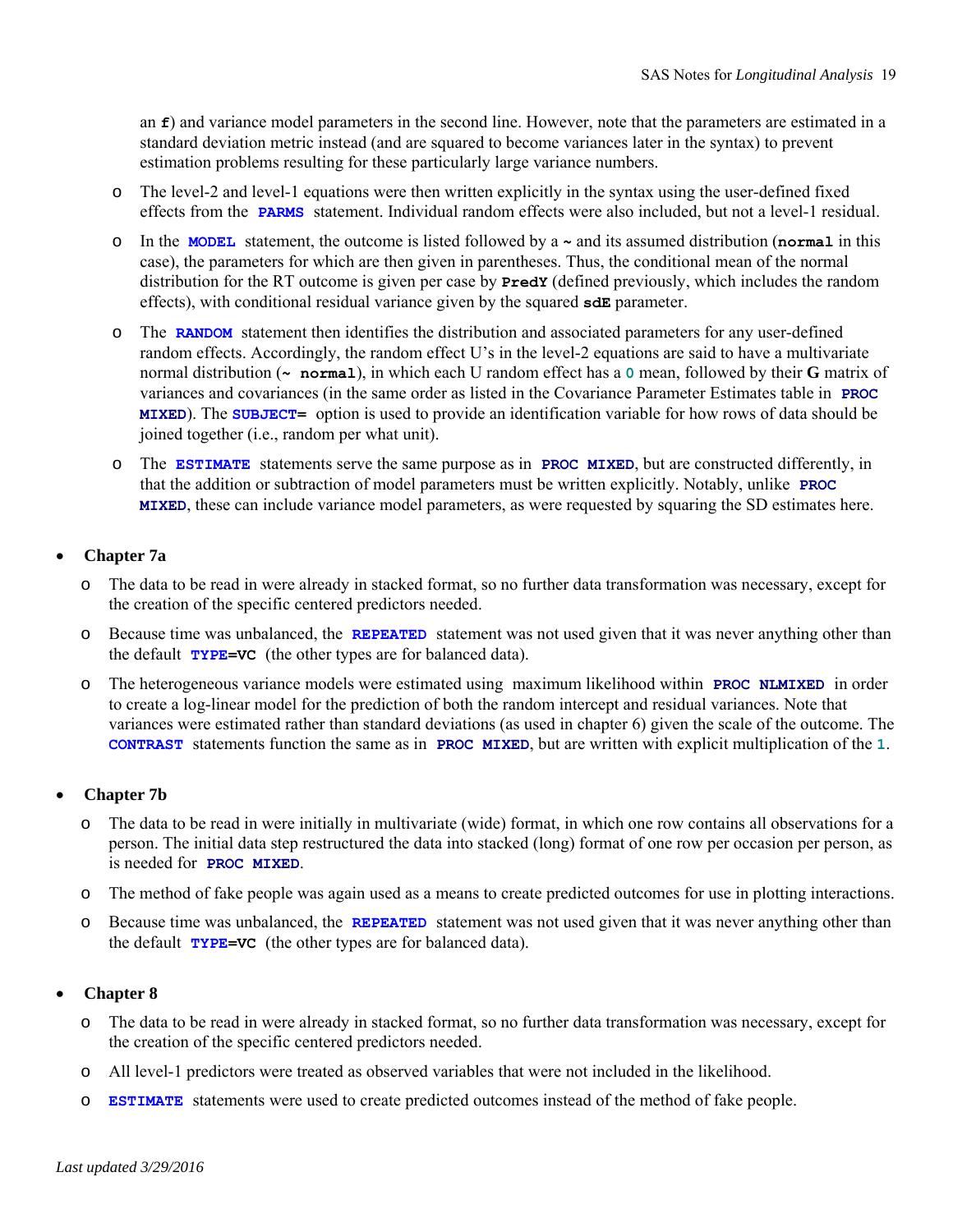o The heterogeneous variance models were estimated using maximum likelihood within **PROC NLMIXED** in order to create a log-linear model for the prediction of both the random intercept and residual variances. Note that variances were estimated rather than standard deviations (as used in chapter 6) given the scale of the outcome.

### **Chapter 9**

- The data to be read in were initially in multivariate (wide) format, in which one row contains all observations for a person. The initial data step restructured the data into stacked (long) format of one row per occasion per person, as is needed for **PROC MIXED**.
- o **PROC MIXED** was used to estimate the multivariate longitudinal models both time-varying variables (the risky behavior outcome and the monitoring predictor) were included in the likelihood, such that their random intercept, random linear age slope, and residual variances were partitioned by the model. However, this was only possible for the undirected effects version (in which the relationships between monitoring and risky behavior were specified using covariances rather than directed effects). Although it may be possible to estimate the directed effects version using **PROC NLMIXED**, I have only been able to estimate directed effects at level 2, not at level 1 (see my last attempt in example 5f in PSYC 945 from Spring 2014).
- o The slopes-as-outcomes models were also estimated using **PROC MIXED**. Note that these models were included primarily for pedagogical purposes and are NOT recommended (see chapter 9).
	- o First, for the random effects version, the predicted random effects per person were requested via the **SOLUTION** option on the **RANDOM** statement and then saved to a SAS data file via an **ODS OUTPUT** for **SolutionR**. The fixed effects were then added back in to create the actual intercepts and slopes given by the level-2 equations (i.e., as needed given that random effects are deviations from their fixed effects).
	- o Second, for the fixed effect version, the general fixed intercept was removed from the model via the **NOINT** option on the **MODEL** statement. **PersonID** was treated as a categorical predictor, such that the main effect of **PersonID** and its interaction with **agec18** then created the predicted intercept and age slope for each person, which were saved to a SAS data file via an **ODS OUTPUT** for **SolutionF**.

### **Chapter 10a**

- o The data to be read in were already in stacked format, so no further data transformation was necessary, except for the creation of the specific centered predictors needed.
- o The method of fake people was again used as a means to create predicted outcomes for use in plotting interactions. Note that missing data were deliberately left for cases with impossible values (i.e., that would create dead people).
- o Because time was unbalanced, the **REPEATED** statement was not used given that it was never anything other than the default **TYPE=VC** (the other types are for balanced data).

### **Chapter 10b**

- The data to be read in were already in stacked format, so no further data transformation was necessary, except for the creation of the specific centered predictors needed.
- o The method of fake people was again used as a means to create predicted outcomes for use in plotting.
- o The three-level models required two **RANDOM** statements (to structure the **G** matrix for levels 2 and 3), which can be distinguished by the ID variables given in their **SUBJECT=** options. In this example, **SUBJECT=PersonID**  indicated level 3 (for unique persons), whereas **SUBJECT=PersonID\*burst** indicated level 2 (for the unique combination of person and burst). An equivalent way of denoting the nesting for level 2 would be **SUBJECT=burst (PersonID)** for the nesting of bursts within persons.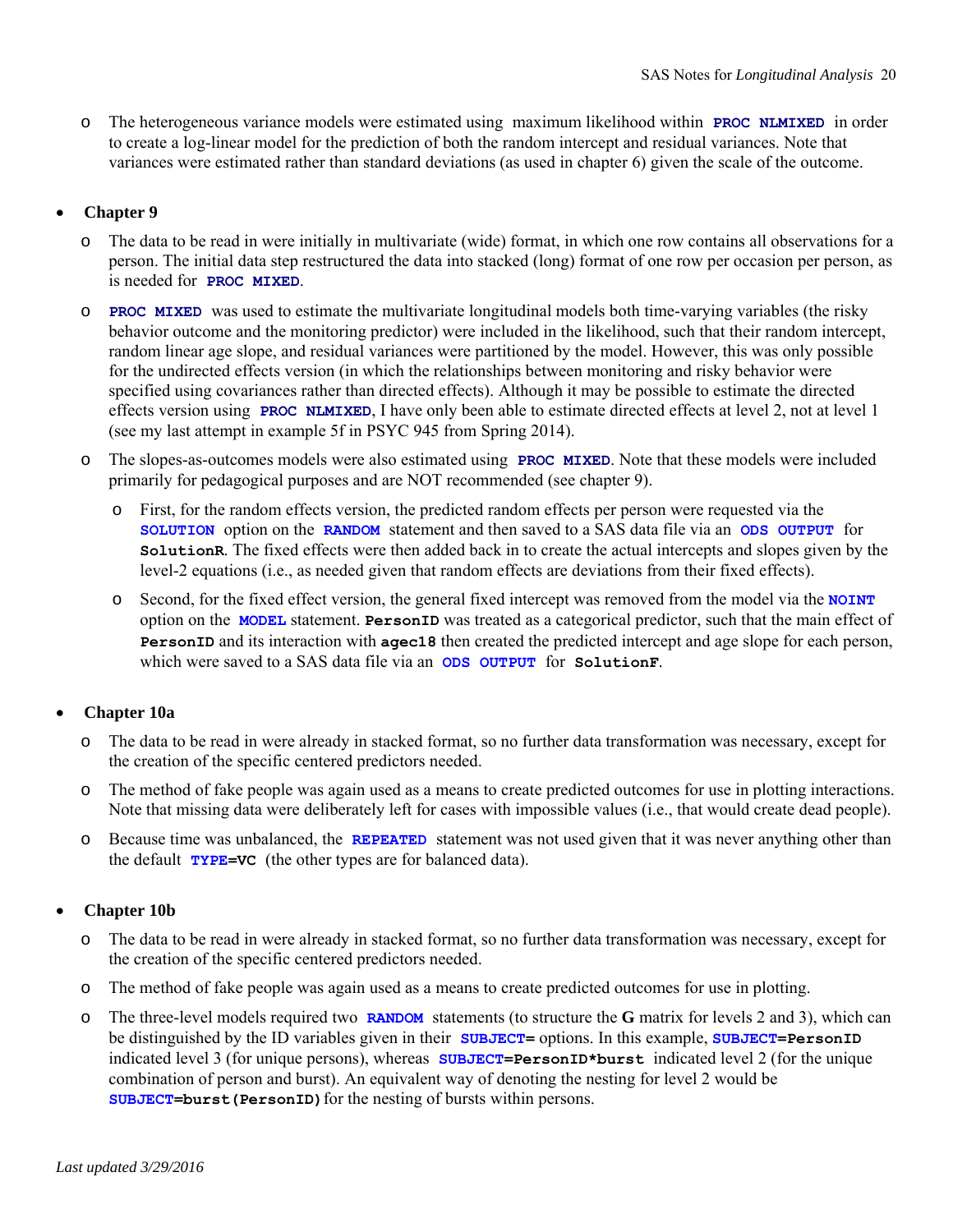- o Although it could have been used given balanced sessions at level 1, the **REPEATED** statement was not used for the univariate models given that it was never anything other than the default **TYPE=VC** in this example.
- o For the multivariate model, the **REPEATED** statement was used to structure the **R** matrix for repeated **DV**  outcomes within a session (within a burst within a person) via **SUBJECT=PersonID\*burst\*session**.

## **Chapter 11a**

- The data to be read in were in multivariate format with respect to waves within students, but were stacked with respect to students within classes. A significant amount of data manipulation was required to create all the summary variables needed with which to build the model predictors, resulting in several intermediate data files. These were then used to summarize data at the different levels of analysis and for some specific models as well.
- o The three-level models again required two **RANDOM** statements (to structure the **G** matrix for levels 2 and 3), which can be distinguished by the ID variables given in their **SUBJECT**= options. In this example, **SUBJECT=ClassID** indicated level 3 (for unique classes), whereas **SUBJECT=ClassID\*StudentID** indicated level 2 (for the unique combination of class and student). An equivalent way of denoting the nesting for level 2 is SUBJECT=StudentID (ClassID) for the nesting of students within classes.
- o The saturated means models included **G** and **R** matrices for classes and students that were unstructured across occasions, such that the **RANDOM** statement did not include an intercept, and instead included the categorical predictor of **wave** (as did the **REPEATED** statement).
- o All level-1 and level-2 predictors were treated as observed variables that were not included in the likelihood.

### **Chapter 11b**

- o The data to be read in were in multivariate format with respect to waves within students, but were stacked with respect to students within classes. A significant amount of data manipulation was required to create all the summary variables needed with which to build the model predictors, resulting in several intermediate data files. These were then used to summarize data at the different levels of analysis.
- o The specification of fixed effects of year-specific classes relied on a similar logic as in the multivariate models. Because the class effects are nested within years, the differences between classes in a given year were created through what look like interaction terms between year-specific indicators and class ID categorical predictors (e.g., **ClassID\_year0\*aclass0**), but in which the indicator variables function as a "switch" to only allow the class differences for the relevant cases. The year-specific effects of class grade were specified this way as well.
- o The models for crossed random effects of year-specific classes included one **RANDOM** statement per year (whose **SUBJECT=** is the class ID for that year), but none of them included a general random intercept. Instead, each included a random effect for its year-specific indicator variable, which created a random intercept that was switched on or off for each case as needed (see chapter 11 for more explanation). Because these custom random intercepts were included in separate **RANDOM** statements, no covariances were estimated among them.
- o Note that in the models with crossed random effects, the number of subjects reported in the Dimensions output table is 1, which indicates the number of unique repetitions of the **V** matrix (i.e., there is one observation for each unique pairing of student and class in those models).

### **Chapter 12**

- o The data to be read in were already in stacked format, so no further data transformation was necessary, except for the creation of the specific centered predictors needed.
- o The method of fake people was again used as a means to create predicted outcomes for use in plotting.